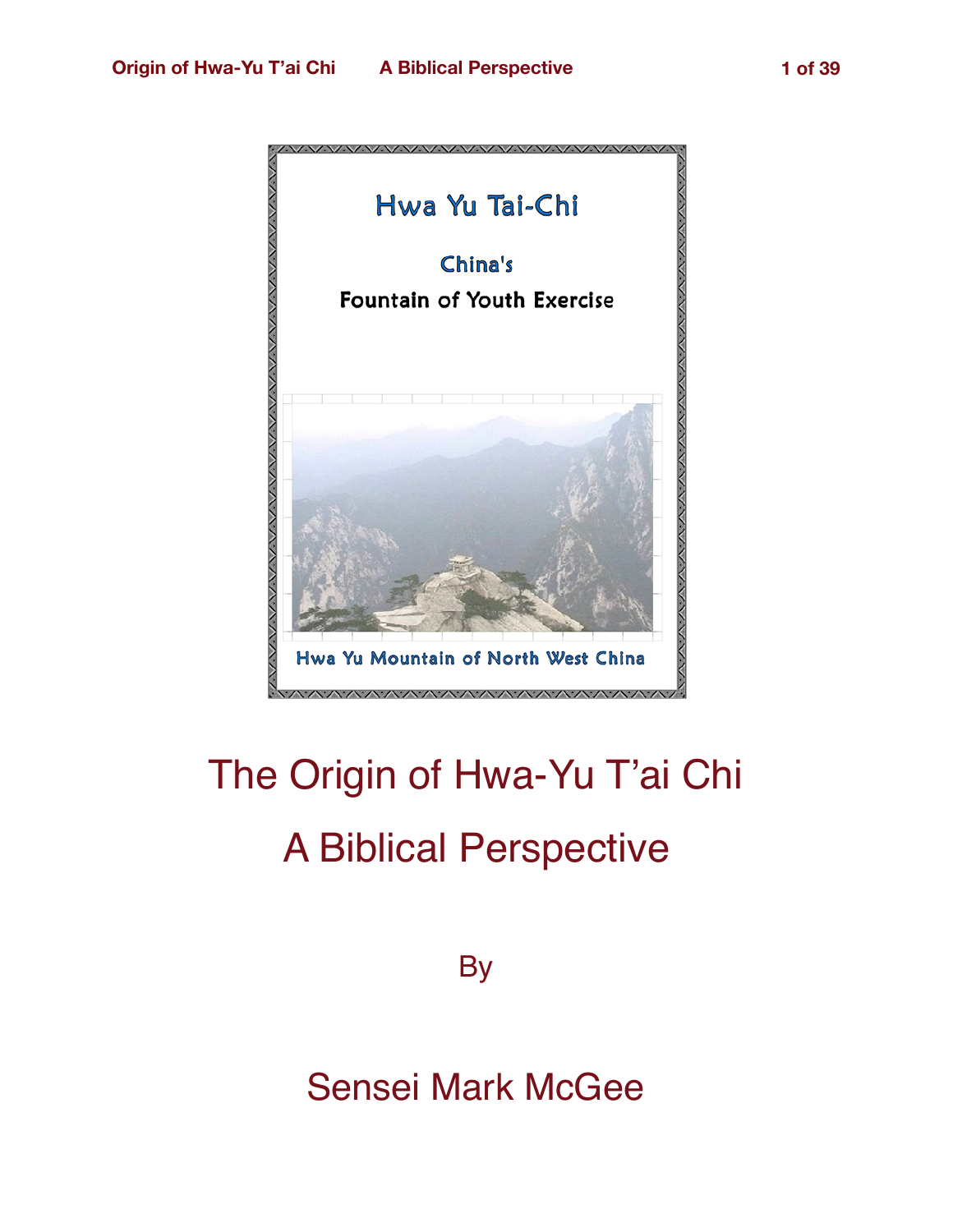#### **Origin of Hwa-Yu T'ai Chi A Biblical Perspective 2 of 39**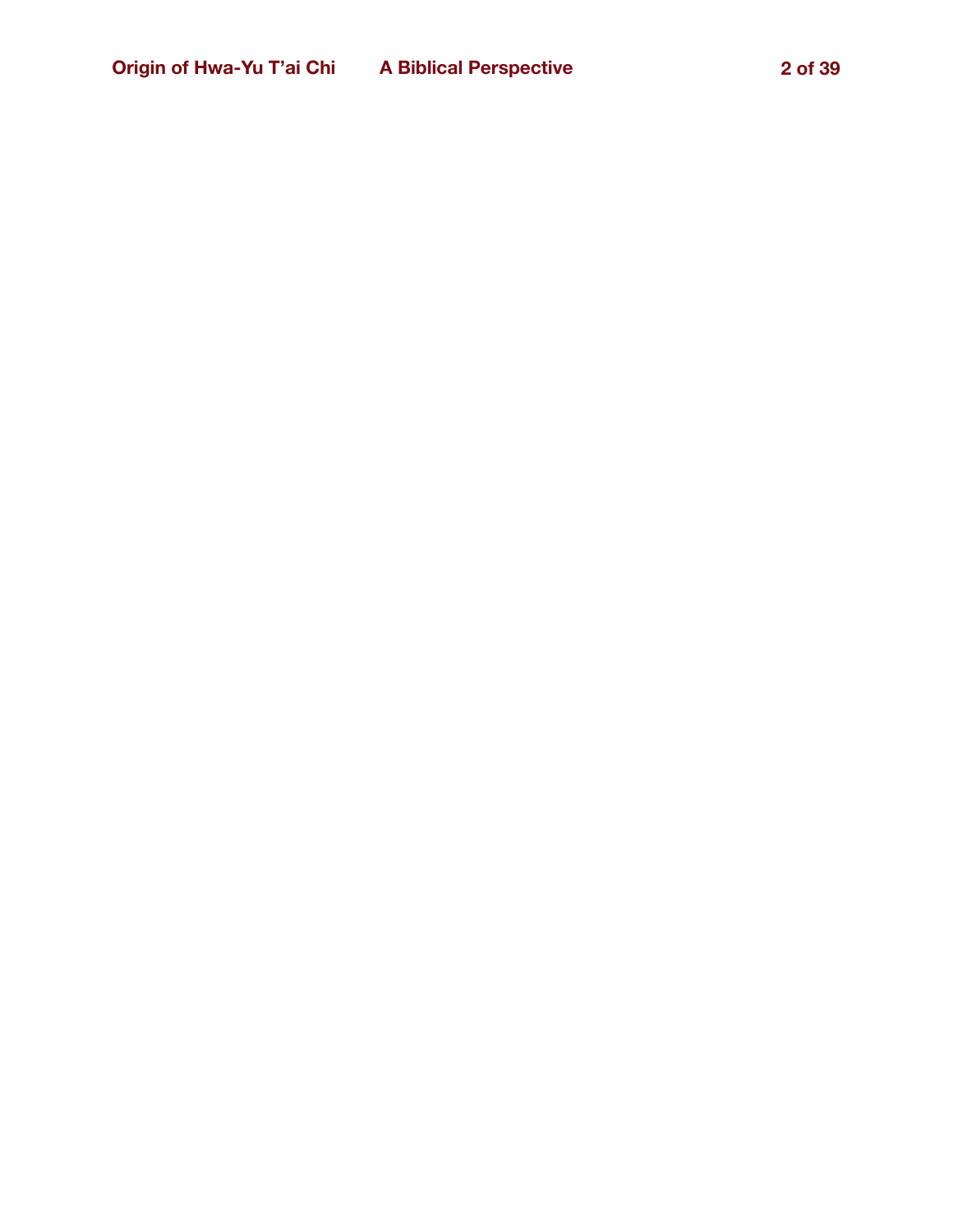# **Origins**

The origin of Hwa Yu T'ai Chi is traditionally believed to be in China during the 9th and 10 centuries AD. Tradition is that Chen Tuan lived on Mount Hua (Hwa) in Shensi during the latter part of the Five Dynasties period (907-960 AD) and early part of the Sung Dynasty (960–1279 AD). The mountain is located in the north-central part of modern China in Shaanxi province about 75 miles east of Xi'an. It is the western mountain of what is known as the Five Great Mountains of China.

Chen Tuan, also known as Chen Hsi I, is credited with being a martial arts expert who developed a style known as Liu Ho Pa Fa (also known as Hwa Yu T'ai Chi). Centuries later a master of Liu Ho Pa Fa, John Chung Li, brought the art from China to the United States. My teacher, Grand Master Robert Xavier, was a senior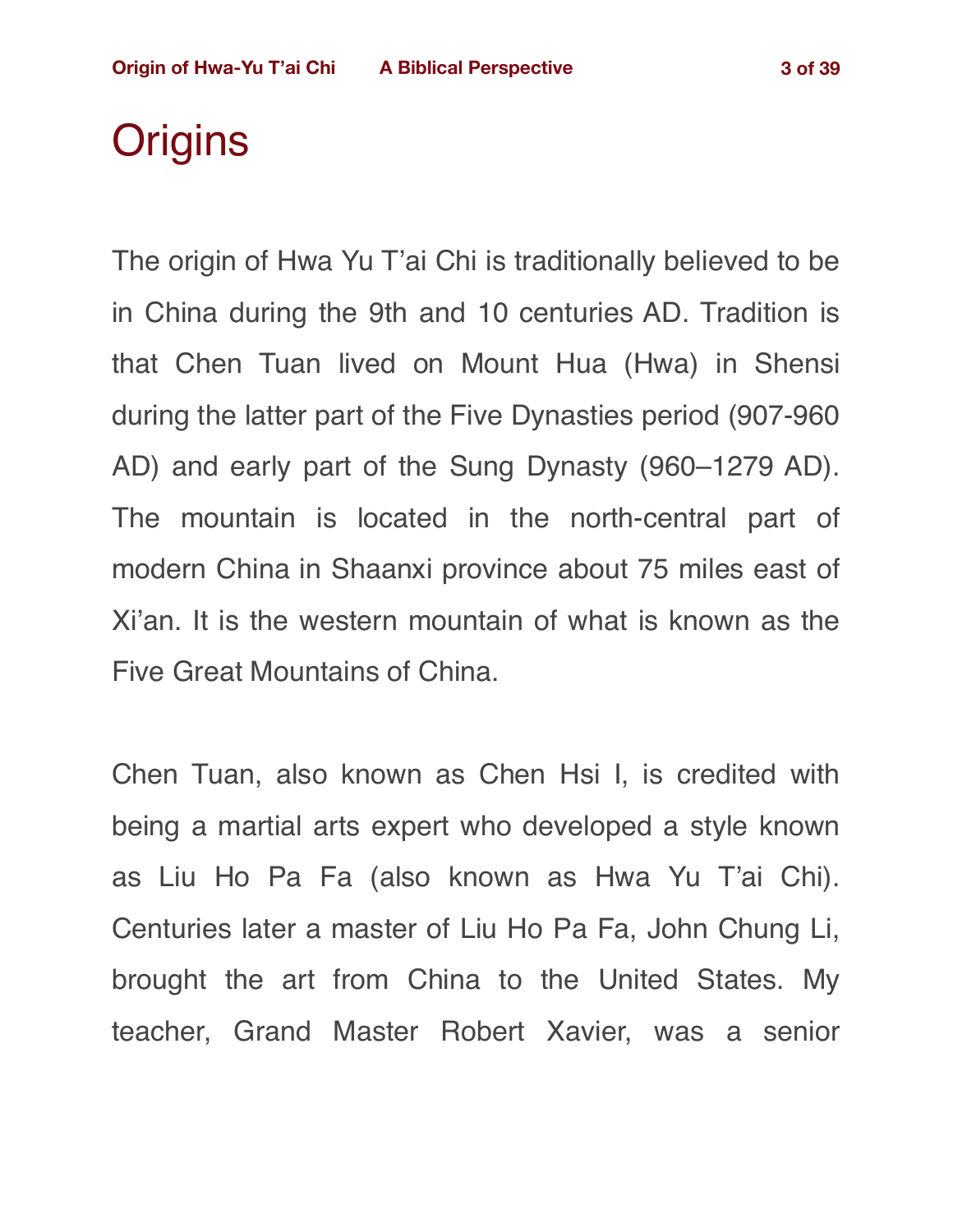student of Grand Master Li and received the lineage of Hwa Yu T'ai Chi in 1980.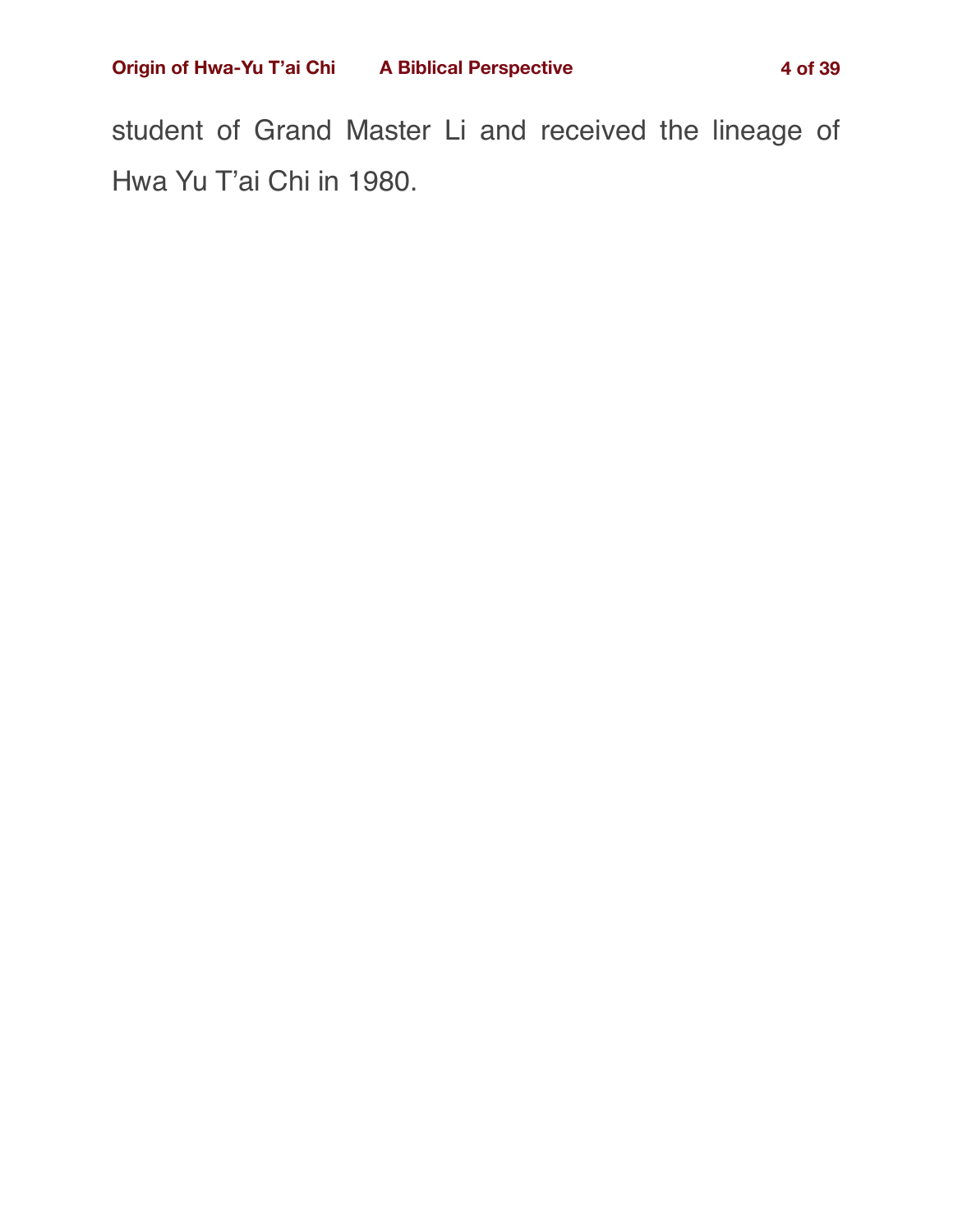### **Training on Wudang**

Chen Tuan was an expert in Chinese martial arts before he created Liu Ho Pa Fa. Tradition is that he studied martial arts at the Rock of Nine rooms on Wudang Mountain (also spelled Wu Tang). Wudang is located in Central China about 405 miles from Mount Hua, certainly within travel distance for Chen Tuan to have trained there.

Wudang has a long history of "internal" or "soft" martial arts. Liu Ho Pa Fa (Hwa Yu T'ai Chi) is one of the internal martial arts. Other internal arts from Wudang are Hsing-I Ch'uan (Form of the Will Boxing), Pa Kua Chang (Eight Trigrams Palm) and T'ai Chi Ch'uan (Grand Supreme Boxing). It's believed that these arts were created during the Ming Dynasty, many years after Chen Tuan created Liu Ho Pa Fa.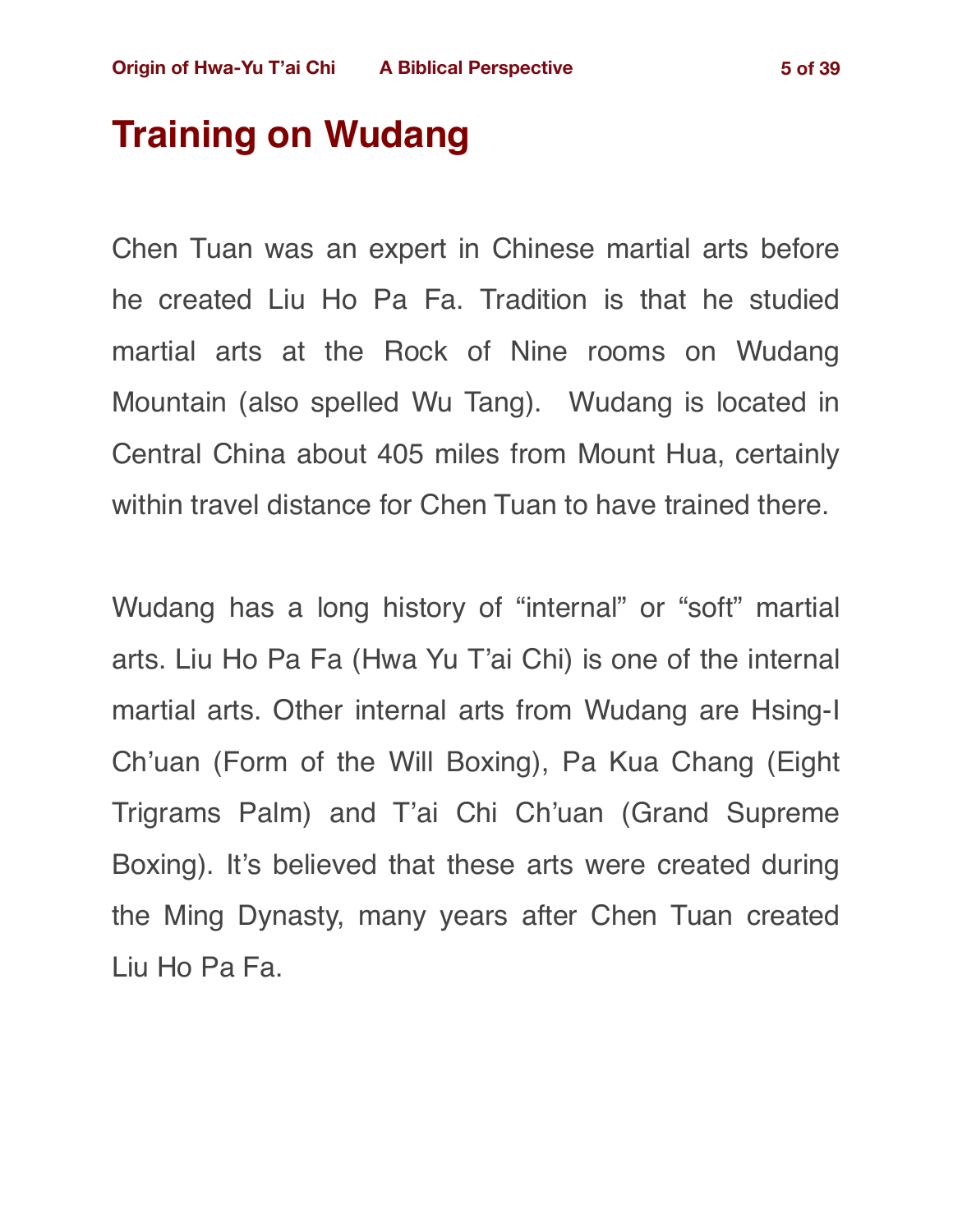Some historians believe Chen Tuan taught Liu Ho Pa Fa on Mount Wudang and that he may have taught Huo Lung, who was the teacher of Chang San Feng (also

spelled Zhang Sanfeng). Chang is said to be the creator of T'ai Chi and the concept of internal strength *(neijia*). It's also believed Chang may have spent time on Mount Hua before finally settling in the Wudang mountains.

Some historians believe that Li Tung Fung was the senior student of Chen Tuan (Chen Hsi-I) and continued the lineage of Liu Ho Pa Fa. Others believe Li Tung Fung discovered a description of Liu Ho Pa Fa that Chen His-I wrote before his death.

Here is a short lineage of masters of Liu Ho Pa Fa (Hwa Yu T'ai Chi) beginning with Chen His-I.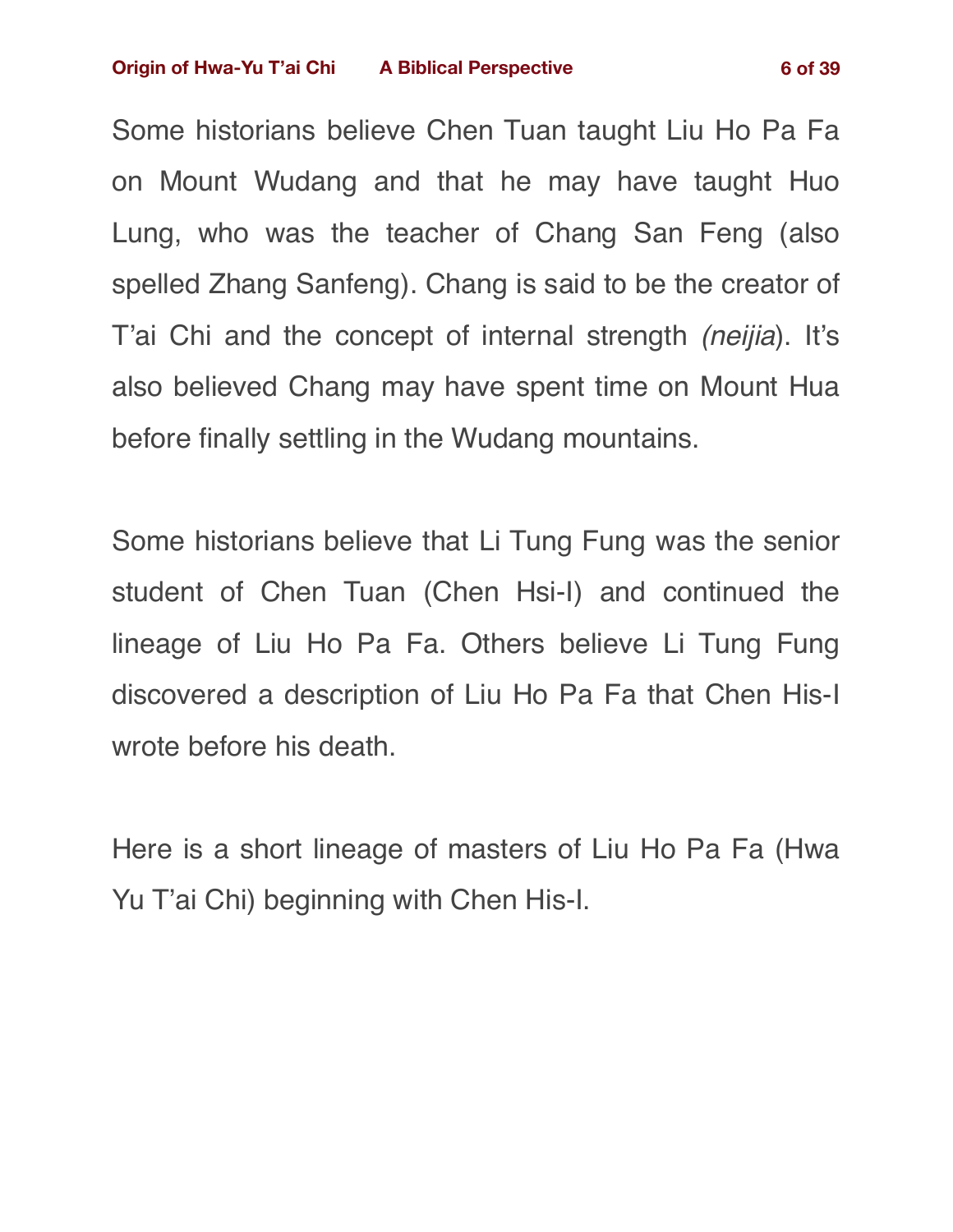#### **Hwa-Yu Martial Arts Masters Lineage**

- Master Instructor Chen Hsi-I Creator of Liu Ho Pa Fa (Hwa Yu T'ai Chi)
- Master Instructor Li Tung Fung Senior student of Chen Hsi-I … Master Fung was the author of the ["Five Word Song"](https://www.amazon.com/Chinese-Five-Word-Song/dp/0974633607)
- Master Instructor Kwan Kit
- Master Instructor Lan Wan Sing
- Master Instructor Wong Tak Wai
- Master Instructor Tai Yai Chin Changed the name from Lop Hop Pak Fat to "Swimming Boxing"
- Master Yeung King Kun From Fon Shan, called the exercise "Twelve Movements of Exercise Before Birth"
- Master Instructor Shut Called the exercise "Idea Six Combinations"
- Master Instructor Chen Kong Ta From the town of Yellow Flower in the district of Cheung Pin of the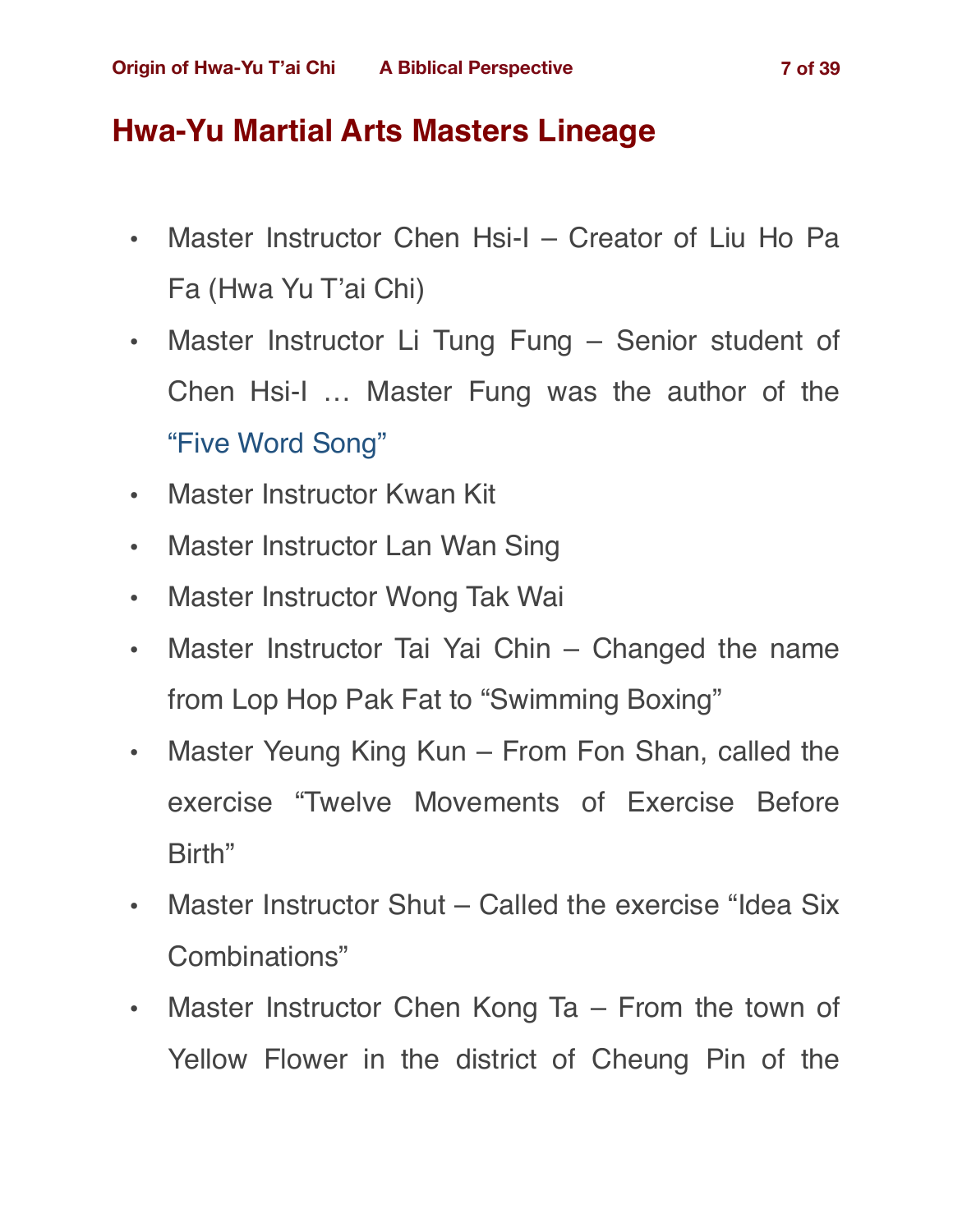Hopei Province. He studied the exercise under the names of "Idea Six Combinations" and "Idea Spiritual Kung Fu.

- Master Instructor Wu Yiek Tai Taught Lop Hop Pak Fat in the Republic of China. General Cheng Jee Kong brought Master Tai to the Chinese Martial Art GovernmentSchool in Nanking to teach Lop Hop Pak Fat. Master Tai later lived in Shanghai and taught a few students until the Communist Government appeared. He died in 1967.
- Master Instructor Chan Yik-yan
- Master Instructor Lo Chi-wan
- Master Instructor John Chung Li
- Master Instructor Robert Xavier

You can learn more about Hwa Yu T'ai Chi and its history by reading the following books: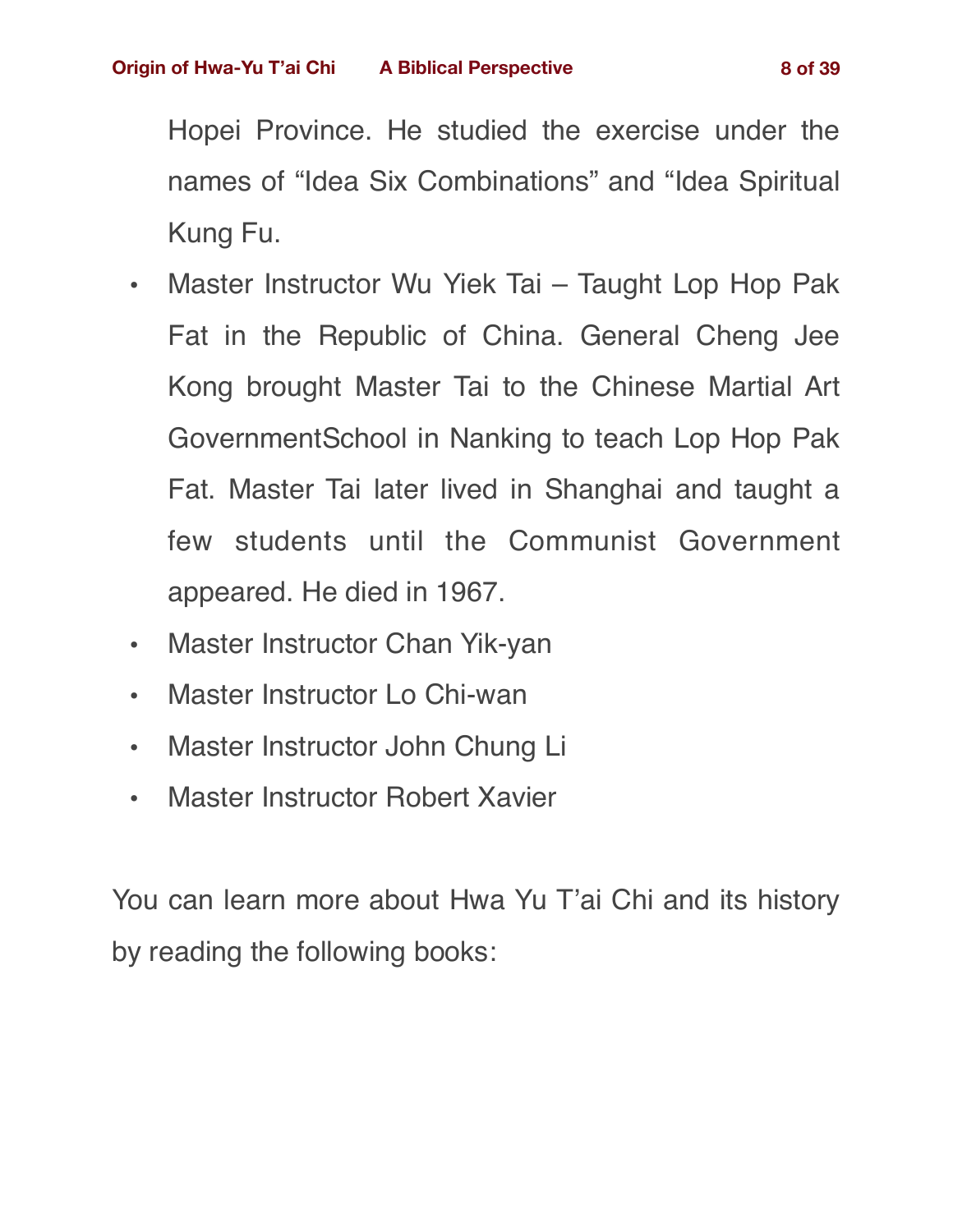[Hwa Yu T'ai Chi Ch'uan: Unlocking the Mysteries of the](https://www.amazon.com/Hwa-Tai-Chi-Chuan-Unlocking/dp/1583941614) [Five-Word Song](https://www.amazon.com/Hwa-Tai-Chi-Chuan-Unlocking/dp/1583941614) by Grand Master Glenn Newth

[Hwa Yu t'ai Chi Ch'uan Part II: The Inner Workings](https://www.amazon.com/Hwa-tai-Chi-Chuan-Part-ebook/dp/B00MMTD31K/ref=sr_1_1?ie=UTF8&qid=1408974294&sr=8-1&keywords=hwa+yu+t%27ai+chi) by Grand Master Glenn Newth

[The Chinese Five Word Song](https://www.amazon.com/Chinese-Five-Word-Song/dp/0974633607/ref=sr_1_1?crid=19860DHCY3X8B&keywords=the+chinese+five+word+song&qid=1556135510&s=gateway&sprefix=Chinese+five+word+song%2Caps%2C226&sr=8-1) by Grand Master John Chung Li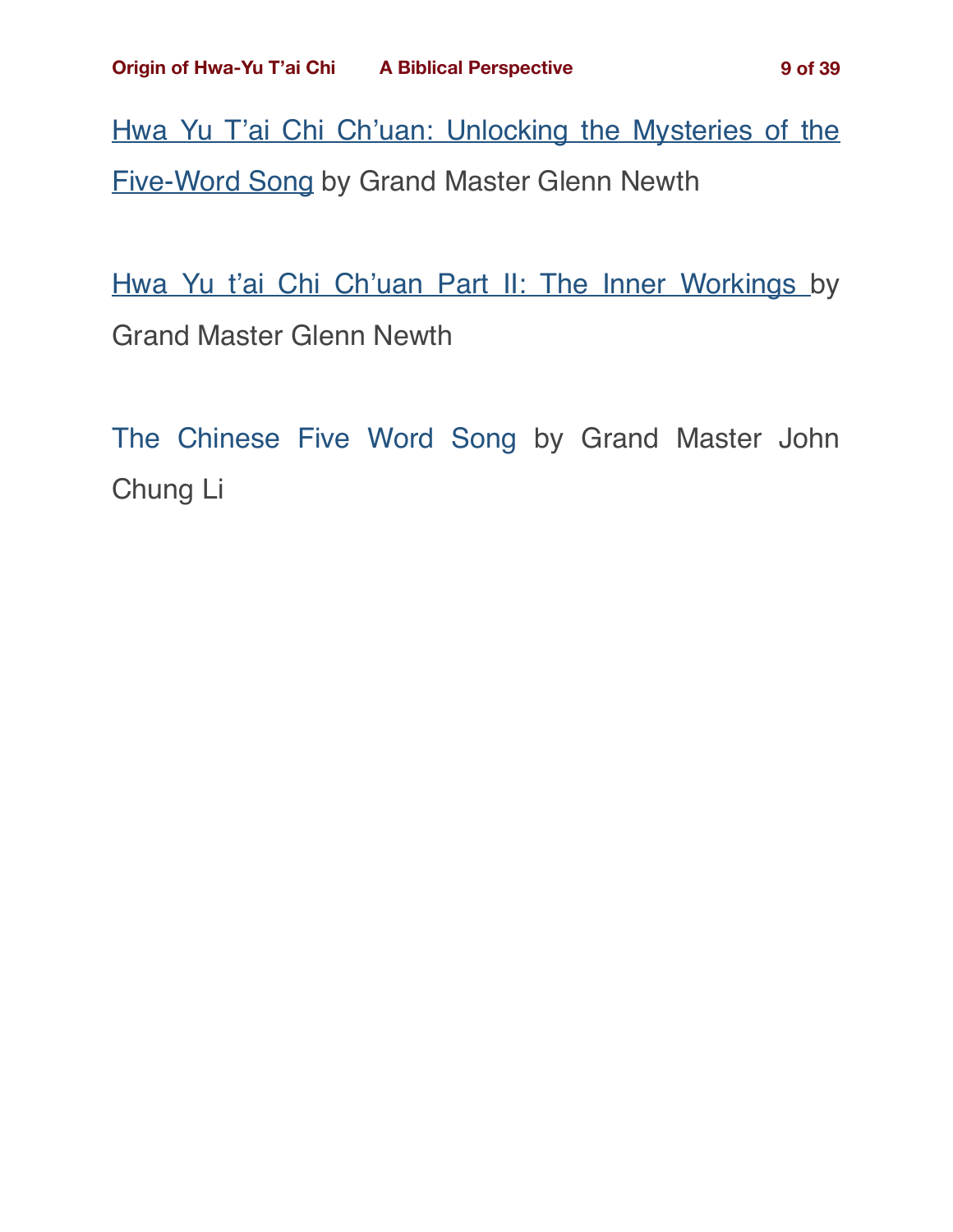### **A Biblical Perspective**

While this lineage takes us back to the Sung Dynasty, the history of Hwa Yu T'ai Chi and Chinese Martial Arts goes back even further.

Chinese Martial Arts is thought by many to have originated with a legendary figure known as the [Yellow Emperor.](https://www.britannica.com/topic/Huangdi) Huangdi (Huang – yellow .. di – emperor) is believed to have been one of ancient China's earliest emperors. He was known as a great warrior and intellect and was given the name "Yellow Emperor." He is reputed to have been born on Xuanyaan Hill in Xinzheng County in the Henan Province. His birth name was Youxiong Xuanyuan and the beginning of his rule is believed to have been in the middle of the third millennium BC.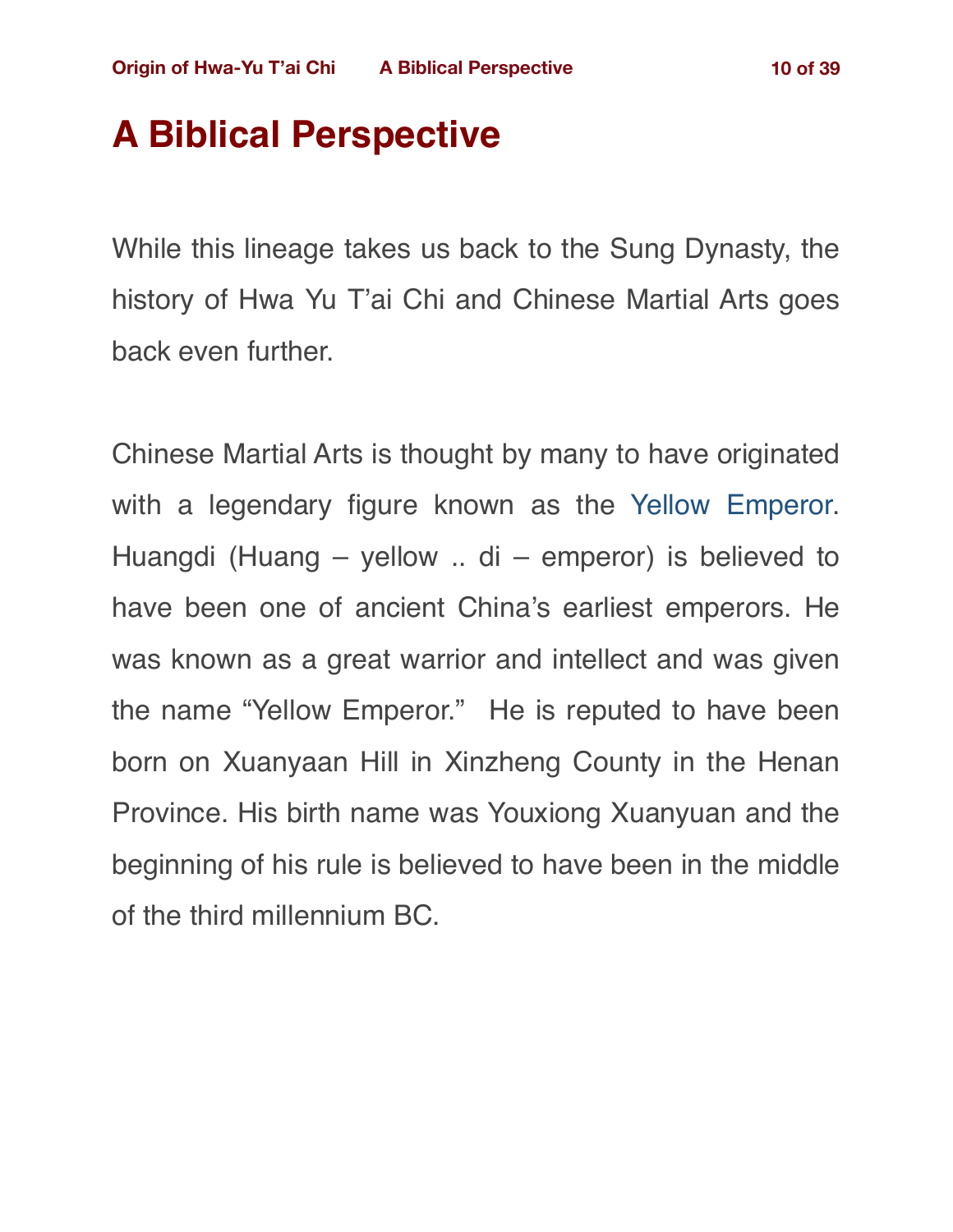That's interesting in light of the nations that descended from Noah. We find them listed in Genesis 10.

*"Now this is the genealogy of the sons of Noah: Shem, Ham, and Japheth. And sons were born to them after the flood." Genesis 10:1*

All the peoples (nations) of the earth descended from the sons of Noah. So, which son (or sons) of Noah was an ancestor of the Chinese people? Let's begin with the lineage of Japheth.

*"The sons of Japheth were Gomer, Magog, Madai, Javan, Tubal, Meshech, and Tiras. The sons of Gomer were Ashkenaz, Riphath, and Togarmah. The sons of Javan were Elishah, Tarshish, Kittim, and Dodanim. From these the coastland peoples of the Gentiles were separated into their lands, everyone*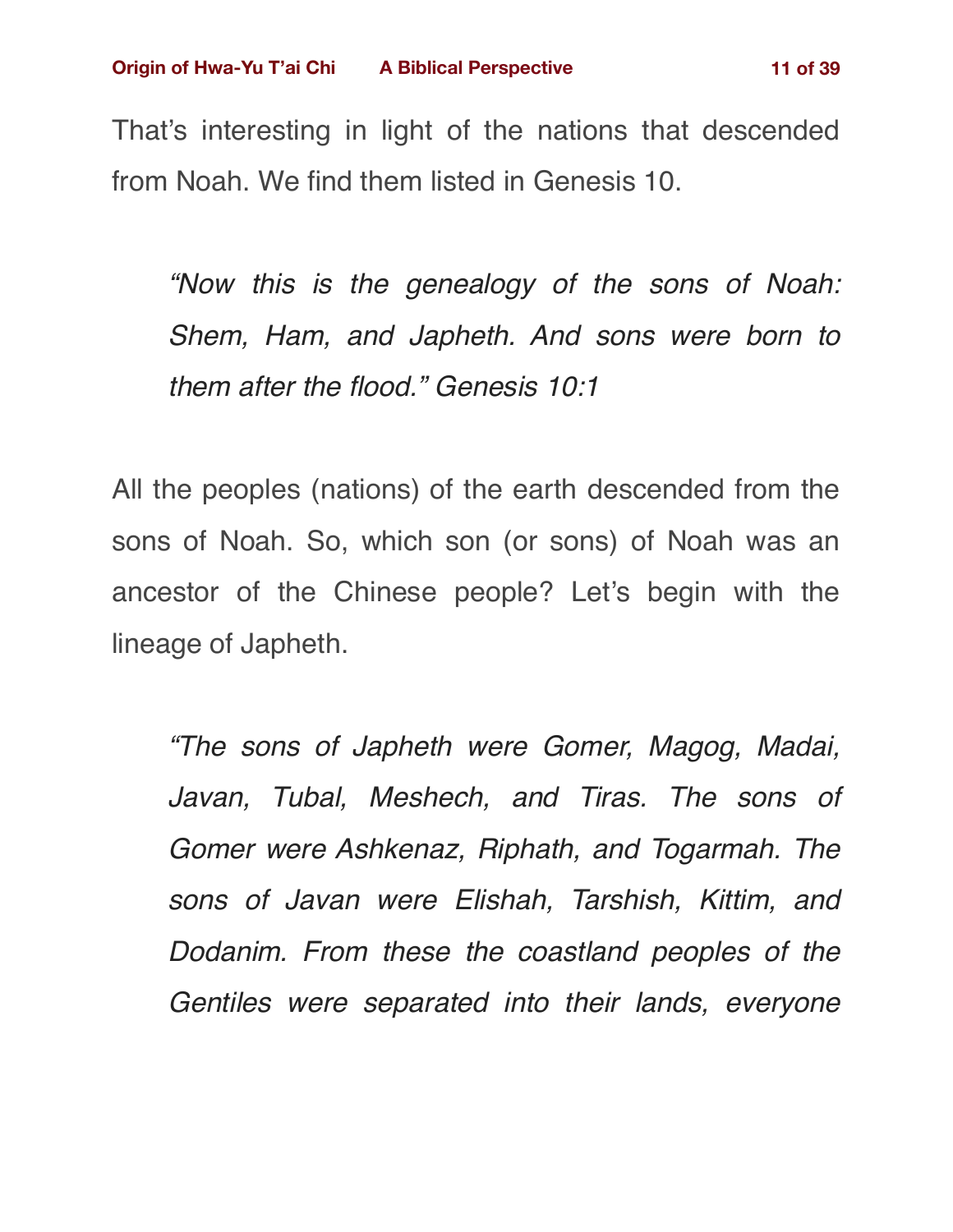*according to his language, according to their families, into their nations." Genesis 10:2-5*

Some historians believe the Chinese came from the lineage of Japheth through his son Javan and grandson Kittim. Though the Bible does not list how long Japheth and his sons and grandsons lived after the Flood, we do know how long Shem and his descendants lived.

- Noah was born 600 years before the Flood and lived another 350 years after the Flood
- Shem was born 100 years before the Flood and lived almost 500 years after the Flood
- Arphaxad was born two years after the Flood and lived to be 438 years old
- Salah was born 37 years after the Flood and lived to be 433 years old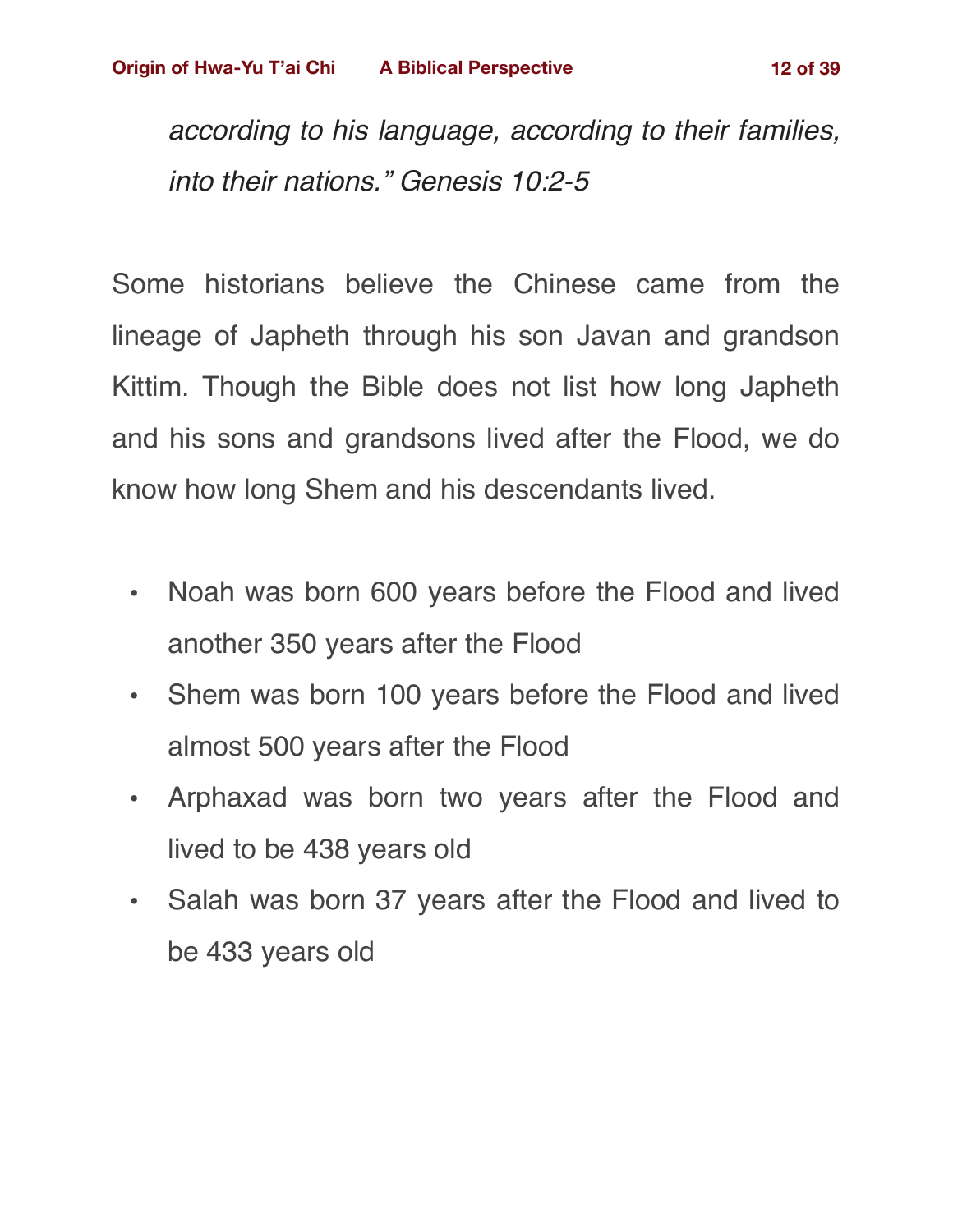That gives us some idea about the possible ages of the sons and grandsons of Japheth. Javan and Kittim may have lived for several hundred years after their births.

Genesis 10 informs us that "the earth was divided" during the days of Peleg. It would appear from what we read in the Bible that the division of the earth refers to the confusion of language at the Tower of Babel that we read about in Genesis 11.

According to the record of Shem's lineage in Genesis 11, Peleg was born about 101 years after the Flood. Peleg was the great-great grandson of Shem. He lived to be about 239 years old, so the confusion of language at the Tower of Babel occurred sometime between 101 and 340 years after the Flood.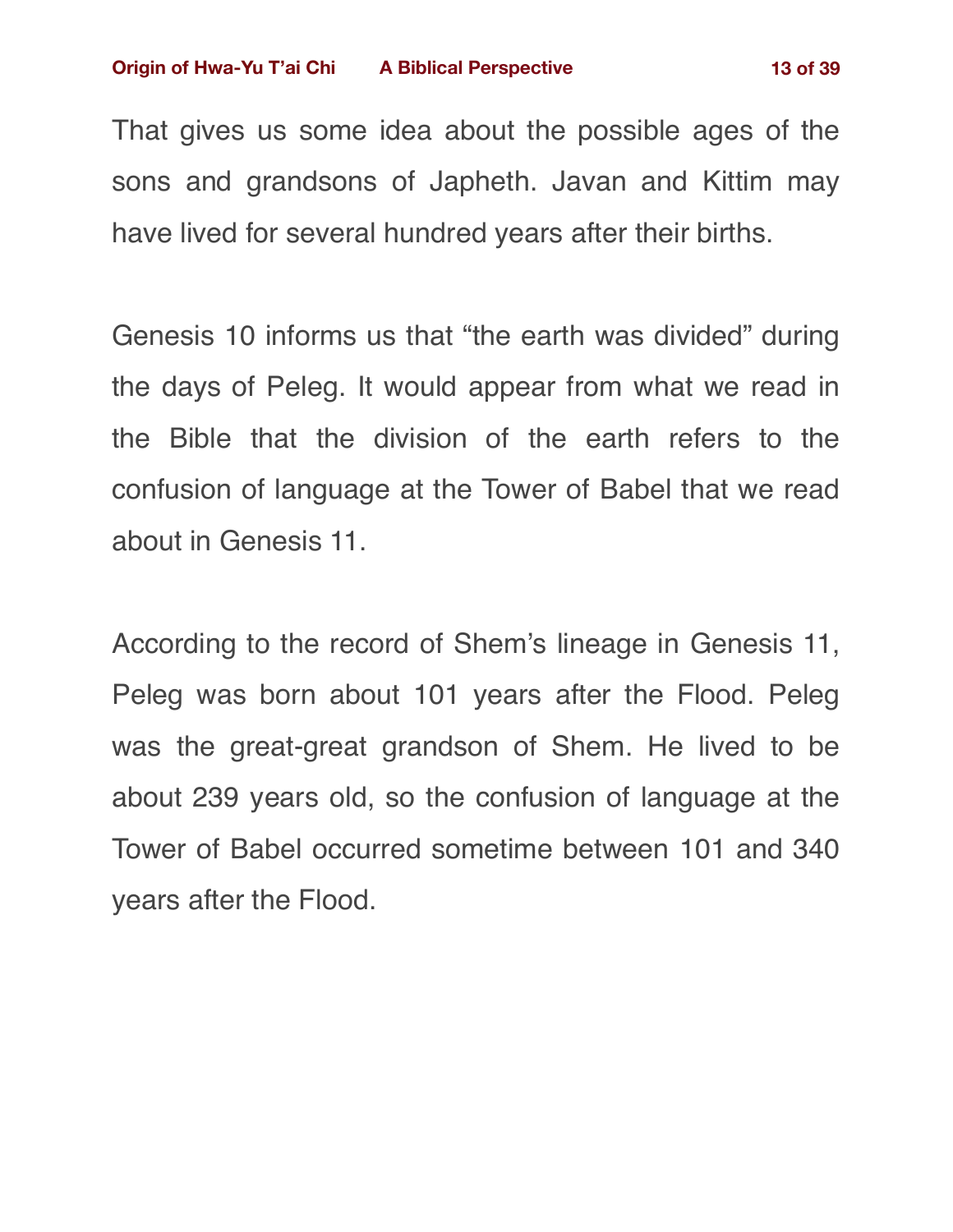The significance of this is that God scattered the descendants of Noah who all lived together at Babel (Babylon). Genesis 11:8 and 9 read – "So the Lord scattered them abroad from there over the face of all the earth, and they ceased building the city. Therefore its name is called Babel, because there the Lord confused the language of all the earth; and from there the Lord scattered them abroad over the face of all the earth."

That means the descendants of Noah and his sons were scattered across the earth sometime between 101 and 340 years after the Flood. Noah and his sons would have still been alive when God confused the language and scattered the people. Noah lived 350 years after the Flood and Shem lived almost 500 years after the Flood.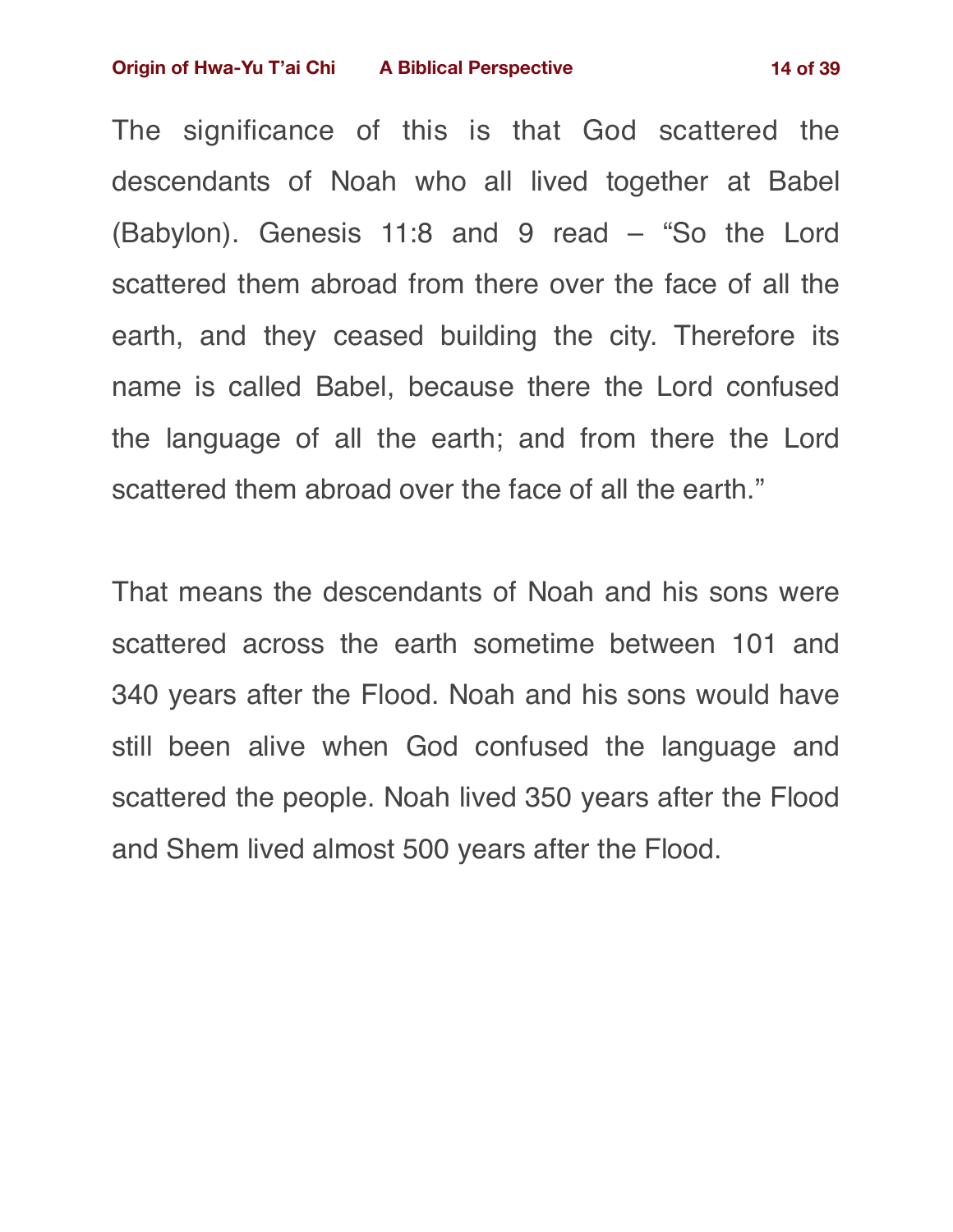The sons of Noah and their descendants who were scattered abroad over the face of all the earth would have had the time and energy to establish many cities across the world. We know from the life of one of Noah's greatgrandsons that he set up cities throughout ancient Mesopotamia.

*"Cush begot Nimrod; he began to be a mighty one on the earth. He was a mighty hunter before the Lord; therefore it is said, 'Like Nimrod the mighty hunter before the Lord.' And the beginning of his kingdom was Babel, Erech, Accad, and Calneh, in the land of Shinar. From that land he went to Assyria and built Nineveh, Rehoboth Ir, Calah, and Resen between Nineveh and Calah (that is the principal city)." Genesis 10:8-12*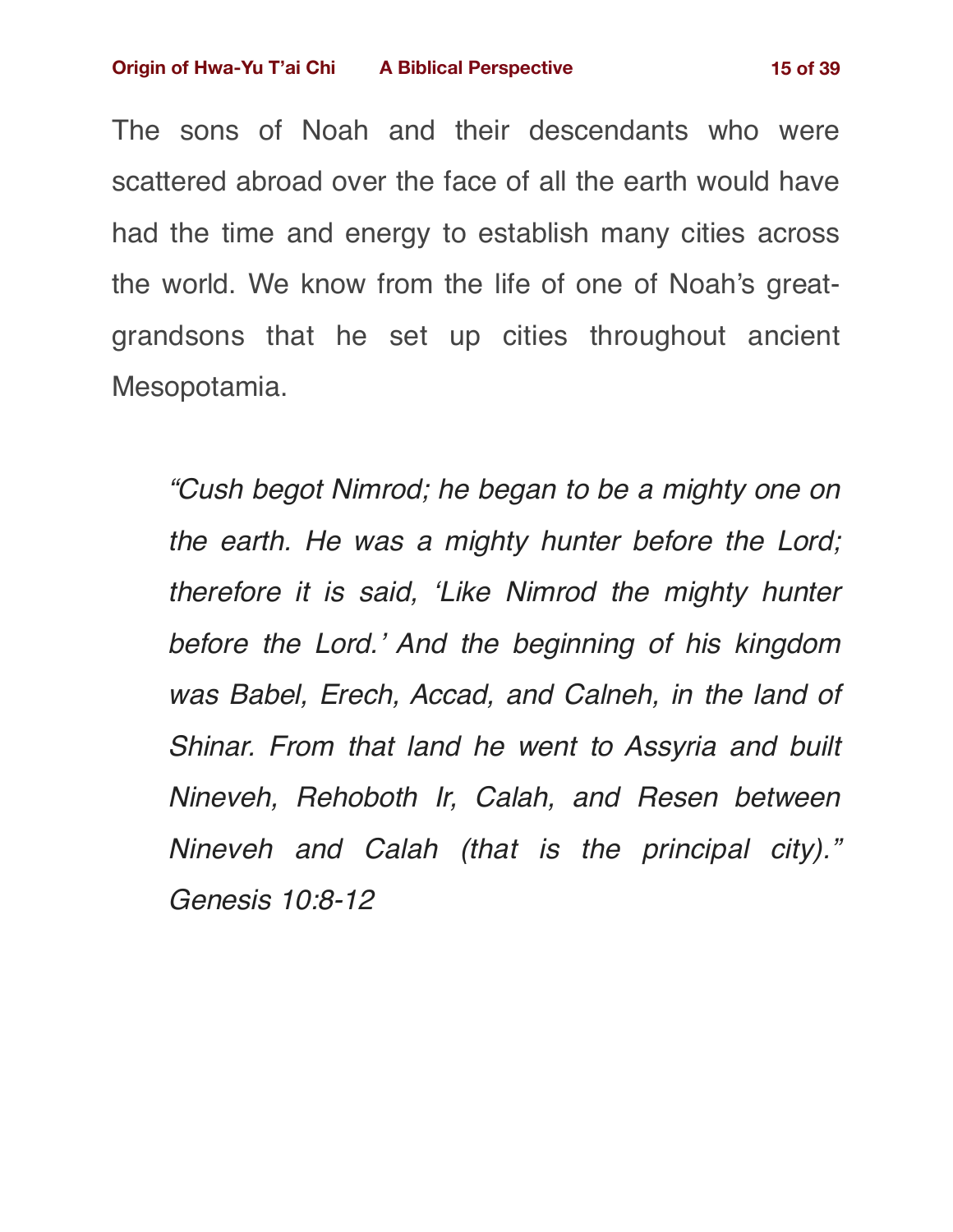Nimrod would have lived about the same time as his cousin Selah, who was born about 37 years after the Flood. If Nimrod was born about the same time and lived as long as Selah did (433 years), then Nimrod would have been living long enough after the confusion of language at the Tower of Babel to build all the cities attributed to him. He may have been stronger than members of other families since he built cities in the same area as Babel. Genesis 10 does say that Nimrod was a mighty hunter and a kingdom builder – which would possibly make him the first king after the confusion of language.

Nimrod would not have been the only person building a kingdom and cities across the world. His uncles and cousins would have also been looking for places to build their new lives after the confusion of language and many of them would establish themselves as kings and rulers in the new world.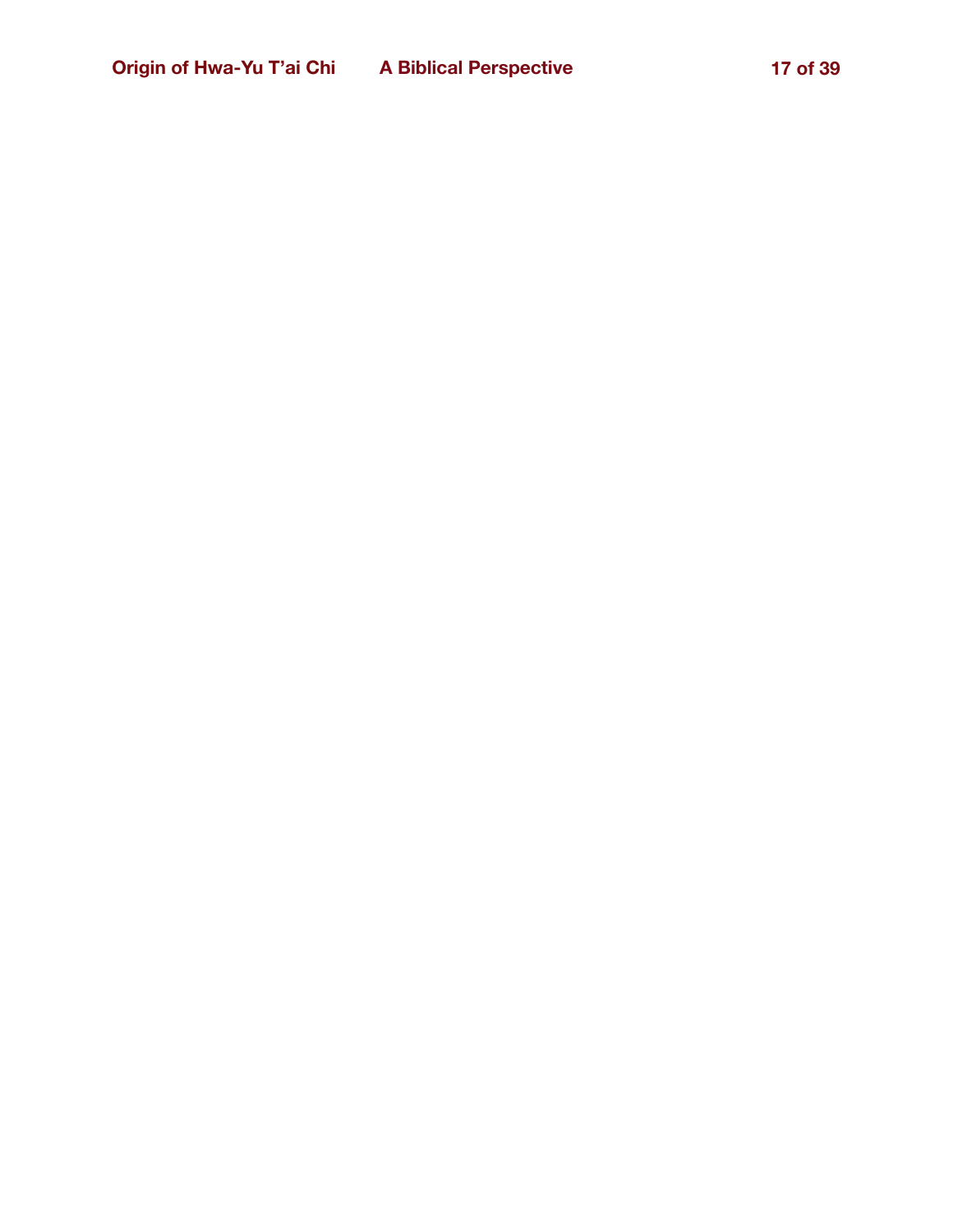## **Traditions**

Even though we are talking about a Chinese martial art created about a thousand years ago, the origin of Chinese martial arts was much earlier than that  $-$  possibly thousands of years earlier – as far back as the beginning of China itself.

One tradition is that the **Yellow Emperor** established the beginning of Chinese martial arts. Who was the Yellow Emperor and when did he live?

In the first part of our study we went back as far as Noah and his sons. Noah and his wife and their sons Japheth, Ham and Shem and their wives were the only human beings alive after the global Flood. We looked at how Noah's children, grandchildren and great-grandchildren disobeyed God by staying together and building a city with a tower that reached toward Heaven with the intent of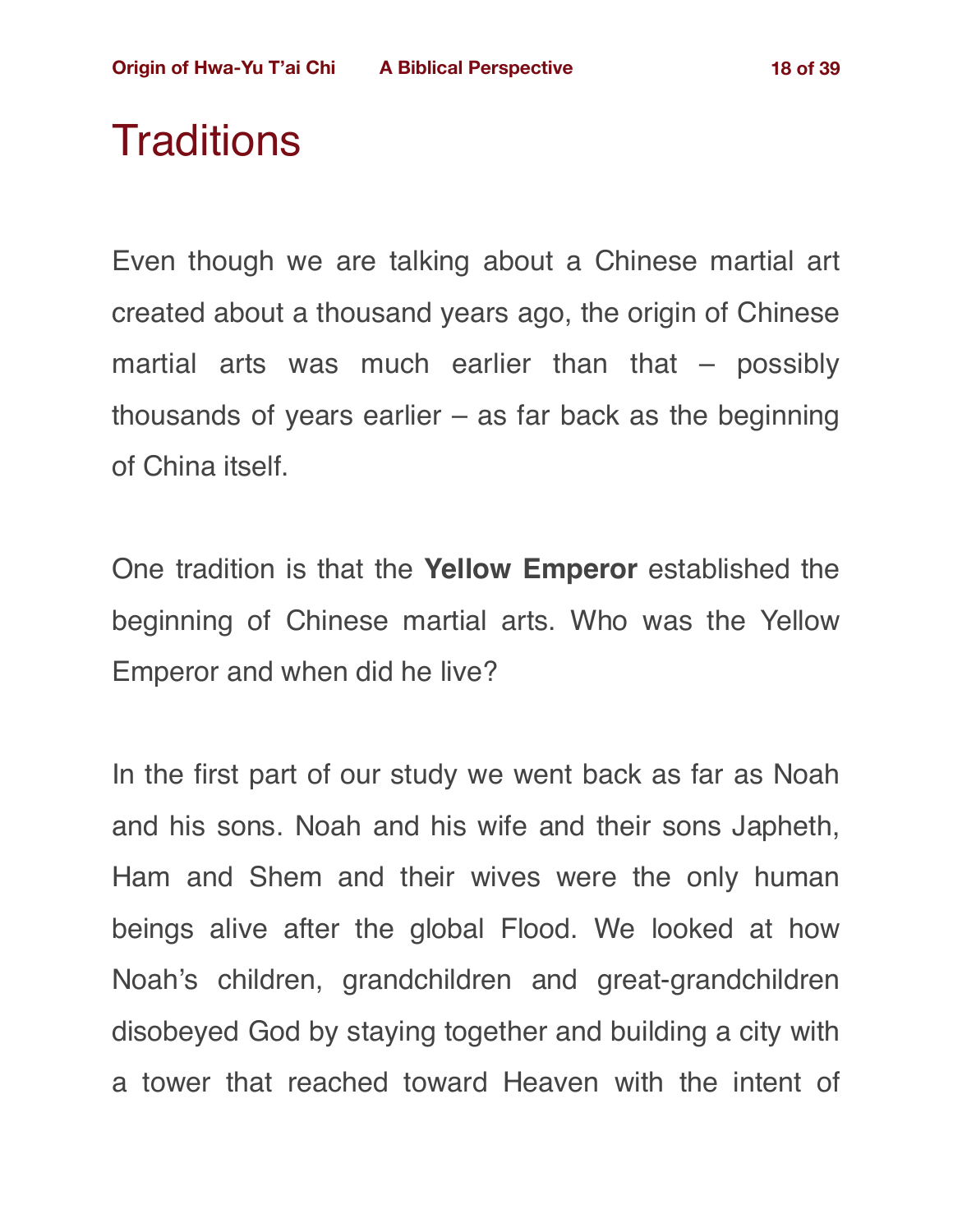making their name great, "lest we be scattered abroad over the face of the whole earth." God intervened by confusing their language, "that they may not understand one another's speech." The name of the city was Babel, "because there the Lord confused the language of all the earth; and from there the Lord scattered them abroad over the face of all the earth." (Genesis 11:1-9)

The families are identified in the Bible by their relationship to Noah's sons. Family members scattered in multiple directions based on the new language they spoke after God confused the one language they had all shared. Because people continued to live for hundreds of years at that time, Noah and his sons were still alive when God scattered the people from building the Tower of Babel.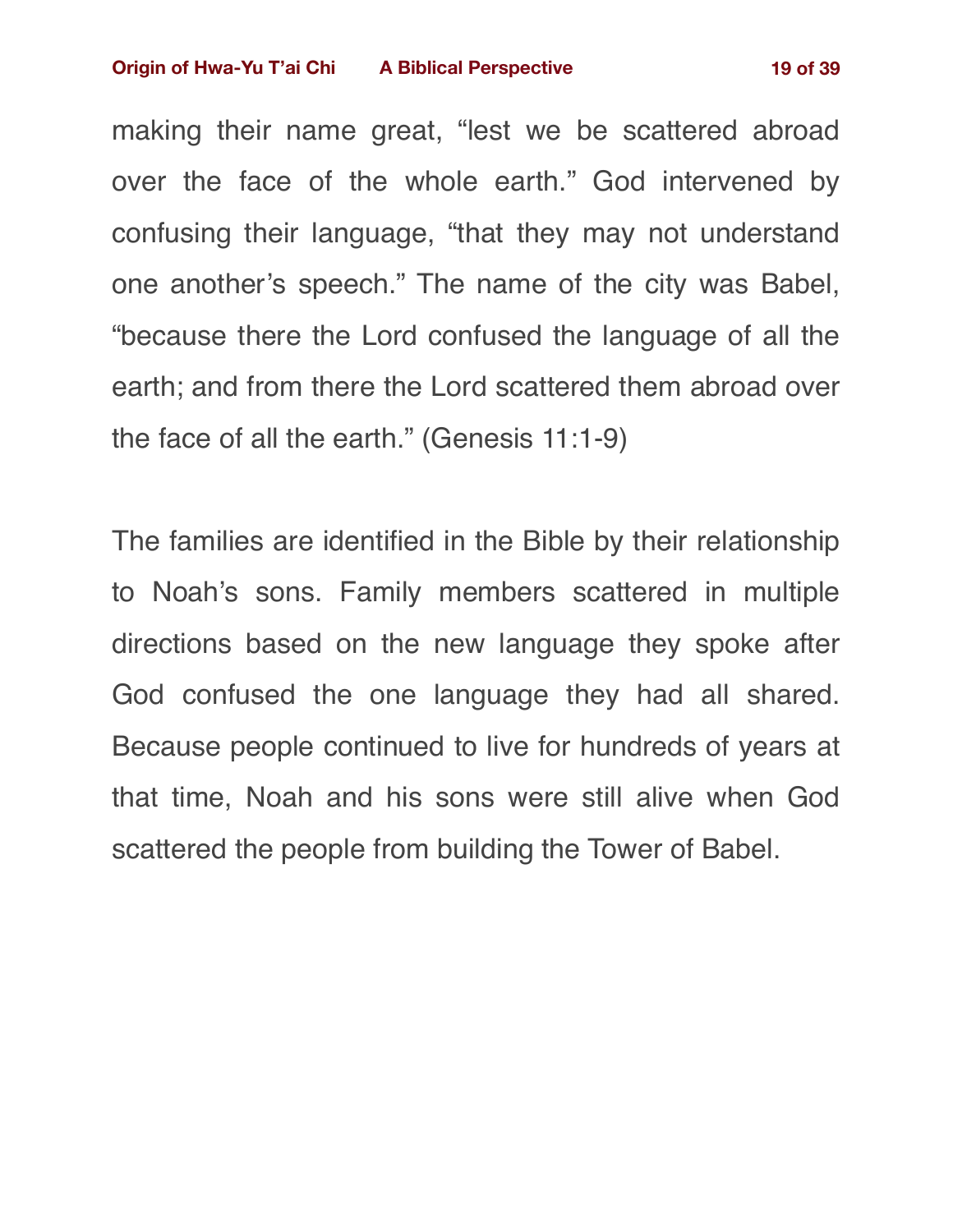One of Ham's grandsons, Nimrod, built cities across ancient Mesopotamia. He was a warrior and used his hunting and fighting skills to build those cities. Genesis 10:10 references Nimrod as being a "kingdom" builder (he may have been one of the first kings in the new world following the confusion of language). The cities he built were known for their military prowess. Other sons and grandsons of Ham also built cities across the earth as they scattered and settled into their new lives in new locations. The information we find in Genesis 10 and in other ancient documents helps us know where many of Noah's family members built their cities.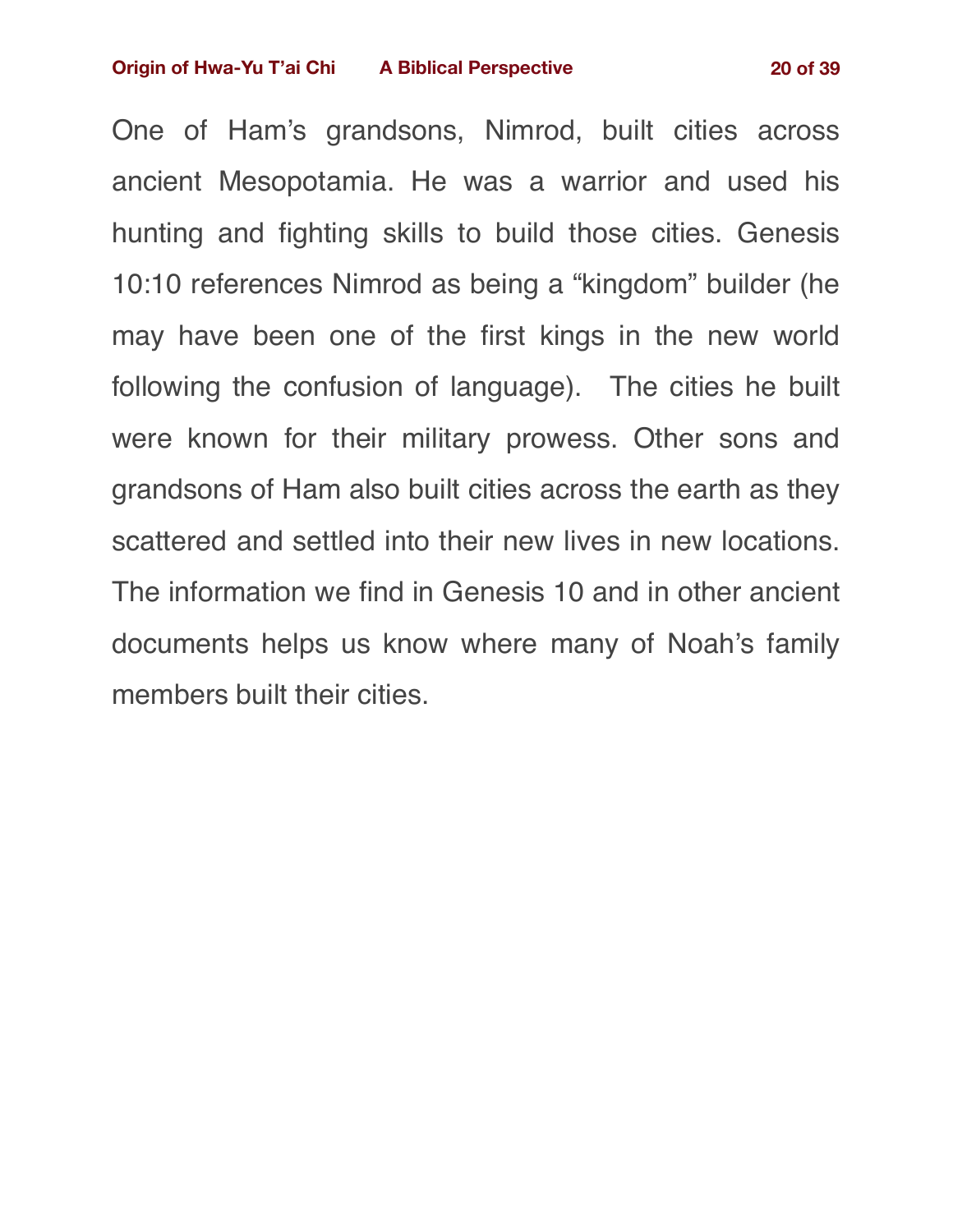#### **Origin of the Chinese People**

Our question in this series is about the origin of Chinese Martial Arts, which goes to the origin of the Chinese people. There are many theories about family members from each of Noah's sons establishing roots in China, so which family is it? Or did descendants from two or three of Noah's sons make their way to China? China is a huge land mass with at least eight different language groups along with hundreds of dialects and variations, so it could be that multiple Noahic families moved to the area that became China. Let's take a closer look at some of the theories.

[Because of the depth of each lineage we will have to shorten the information for this article. Please dig further into anything you find interesting or where you have questions.]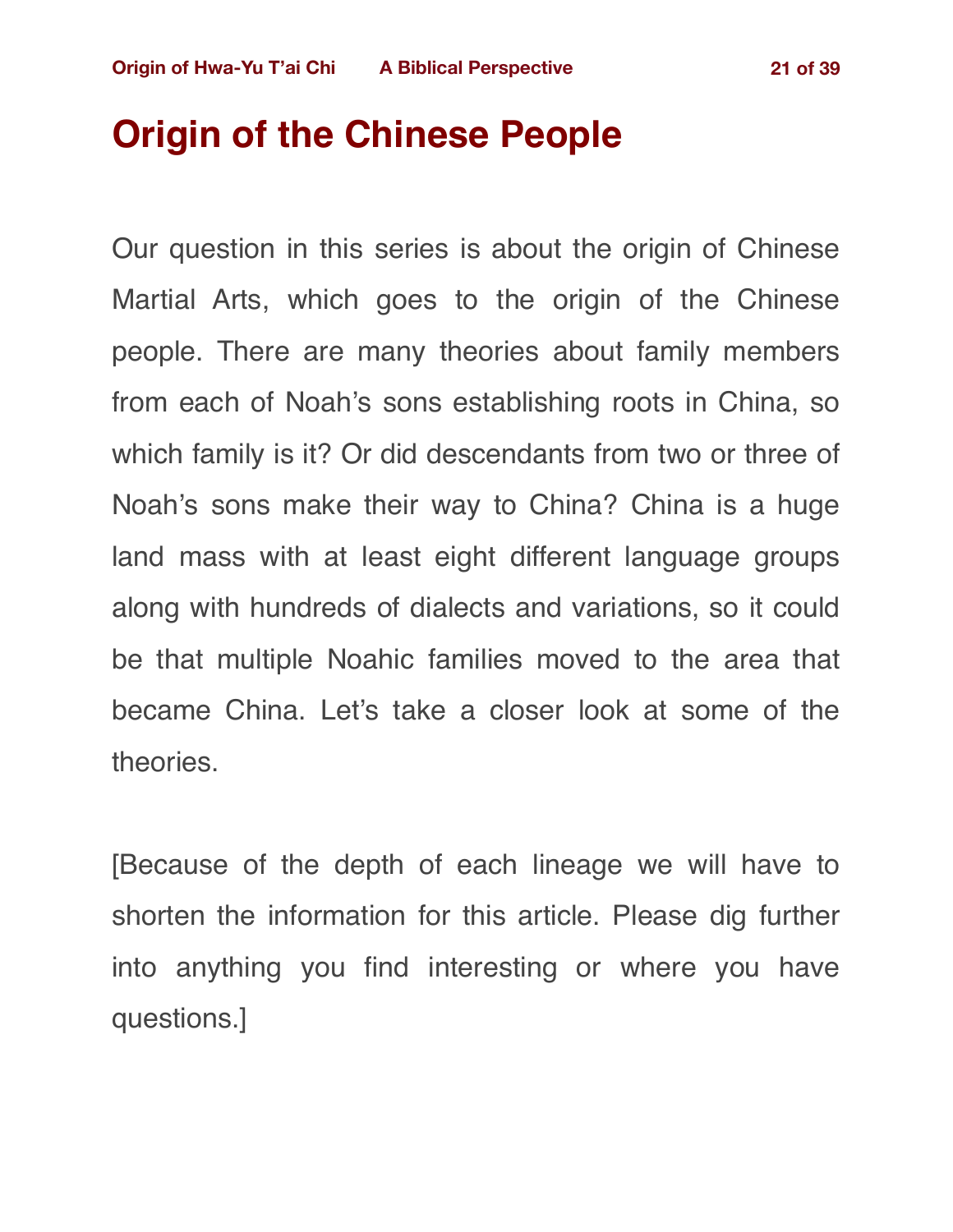### **Japheth's Family**

*"The sons of Japheth were Gomer, Magog, Madai, Javan, Tubal, Meshech, and Tiras. The sons of Gomer were Ashkenaz, Riphath, and Togarmah. The sons of Javan were Elishah, Tarshish, Kittim, and Dodanim. From these the coastland peoples of the Gentiles were separated into their lands, everyone according to his language, according to their families, into their nations." Genesis 10:2-5*

Japheth had seven sons and we know the names of seven of his grandsons. That we have their names in the biblical account may be a clue to determining origins of various peoples and nations. We also know that the descendants of Japheth became the coastland people of the Gentiles.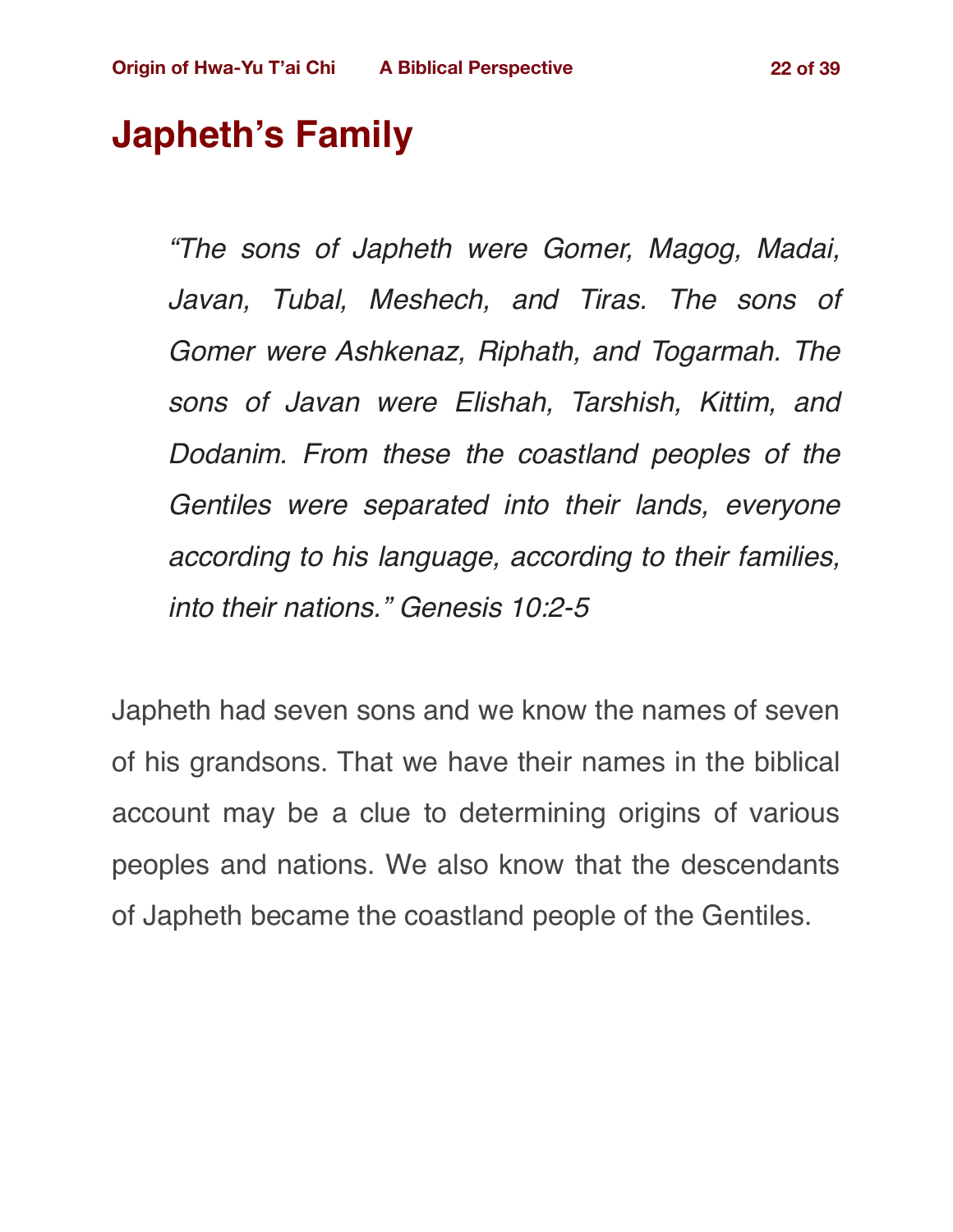The Yellow Emperor (*Xuanyuan Huangd*i) was a legendary founder in China whose rule was thought to have started during the early part of the 27th century BC. He is credited with defeating barbarians in a great battle and becoming the primary leader of various tribes in the Yellow River area. Some historians think Huangdi established an early government and military and trained soldiers in both armed and unarmed combat. Part of the legend about him is that he lived to a great age, which would fit with the ages of the grandsons and great-grandsons of Noah.

If there is some truth to a powerful warrior king (like Nimrod) establishing an early nation with government and military in the Yellow River area (often called the Cradle of Chinese Civilization), can we know the origin of his Noahic family? Might it be Japheth's lineage?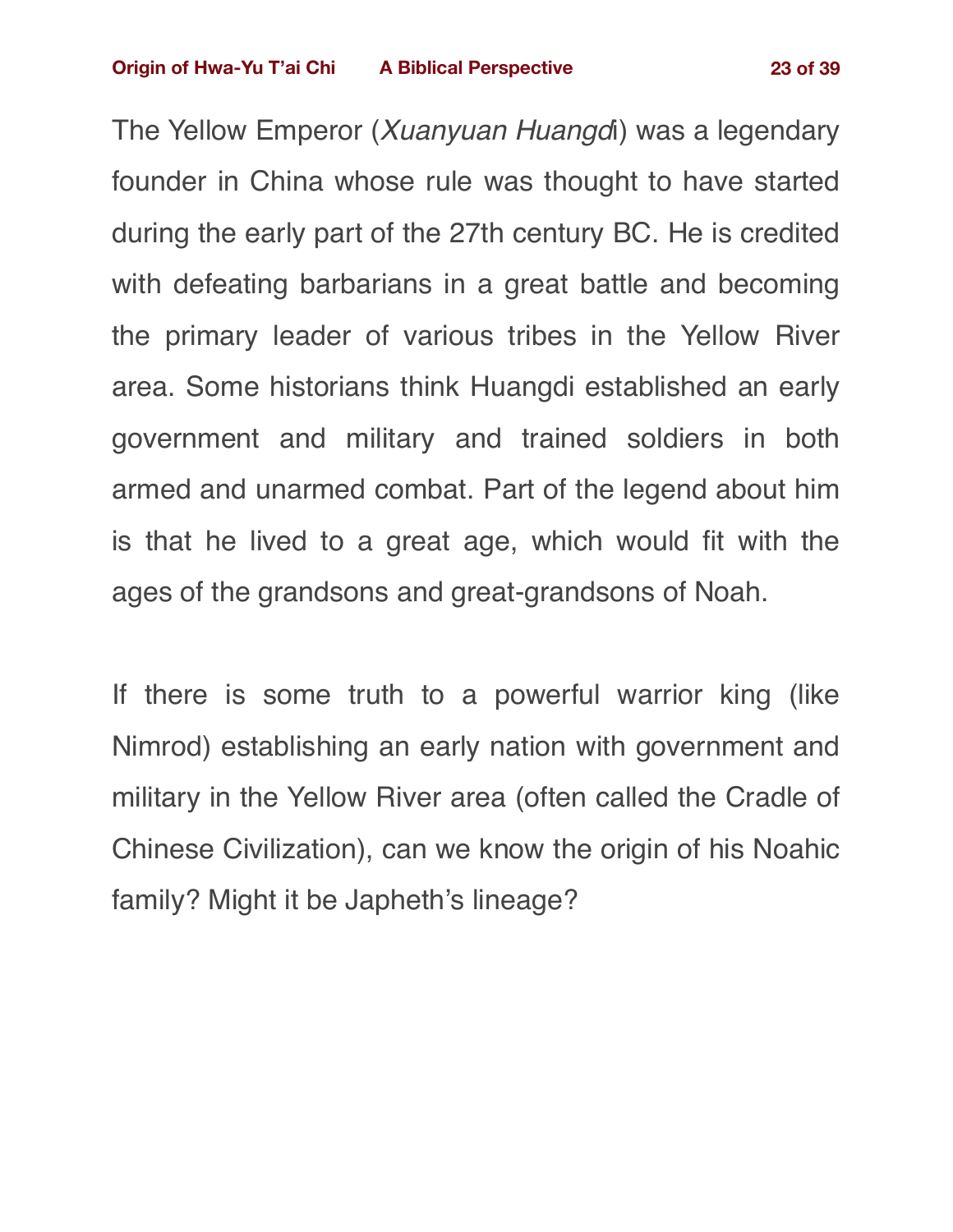Some writers from the 10th century AD believed descendants of Gomer reached China. Gomer was the eldest son of Japheth. Some writers even believed Japheth may have ruled in China for a time. Some Chinese have identified Japheth with Fu Hsi (also spelled Fu Xi) who was the first of China's legendary emperors (approx. 29th century BC). (Donald Daniel Leslie, Journal of the American Oriental Society, Vol. 104, No. 3 (Jul. – Sep., 1984), pp. 403-409) The legend of Fu Hsi includes his discovering the Chinese trigrams (Bagua), which was used in the development of the Chinese martial art known as *bagua zhang* (ba gua chang/pakua chang).

Japheth's next-oldest son, Magog, is also a candidate for traveling to China. Some historians through the ages have identified Magog with people living in China, Russia and Mongolia.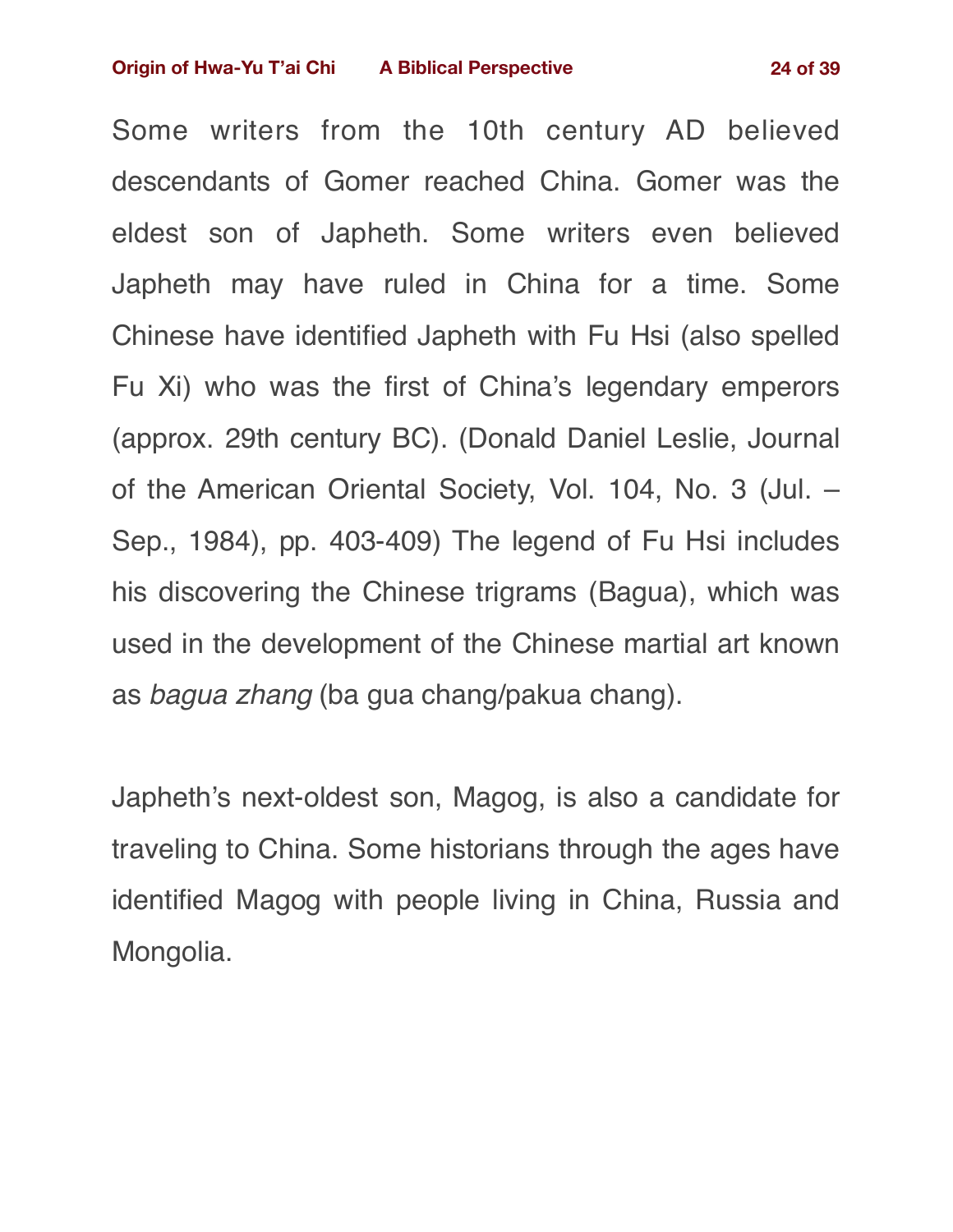Japheth's son Javan and his sons are also candidates for traveling to China. The name Kittim is thought to be connected initially with the people of Cyprus and later with Manchuria and China as descendants of that family traveled north into Europe, then east into Euroasia and Asia.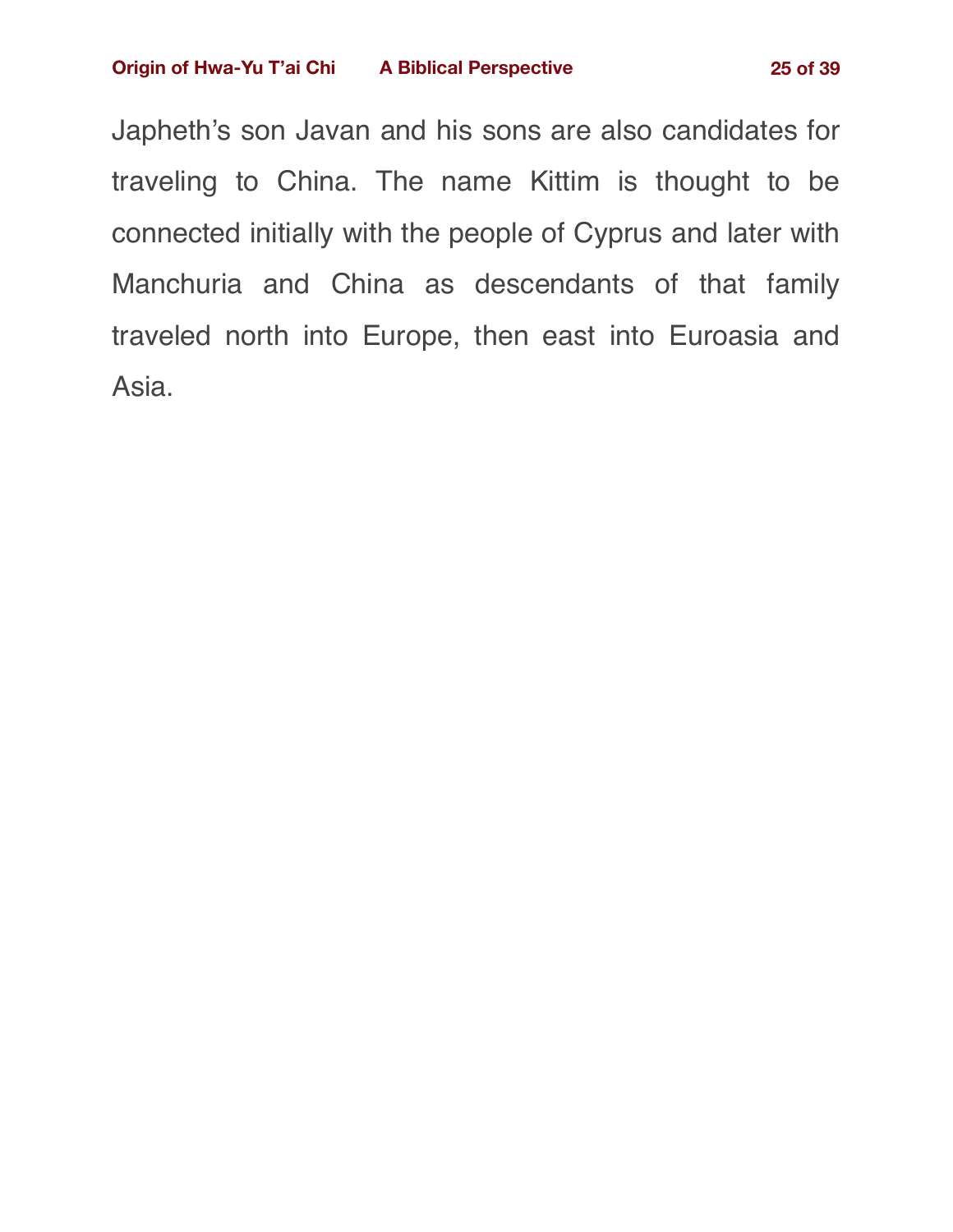#### **Ham's Family**

*"The sons of Ham were Cush, Mizraim, Put, and Canaan. The sons of Cush were Seba, Havilah, Sabtah, Raamah, and Sabtechah; and the sons of Raamah were Sheba and Dedan. Cush begot Nimrod; he began to be a mighty one on the earth. He was a mighty hunter before the Lord; therefore it is said, 'Like Nimrod the mighty hunter before the Lord.' And the beginning of his kingdom was Babel, Erech, Accad, and Calneh, in the land of Shinar. From that land he went to Assyria and built Nineveh, Rehoboth Ir, Calah, and Resen between Nineveh and Calah (that is the principal city). Mizraim begot Ludim, Anamim, Lehabim, Naphtuhim, Pathrusim, and Casluhim (from whom came the Philistines and Caphtorim). Canaan begot Sidon his firstborn, and Heth; the Jebusite, the Amorite, and the Girgashite; the Hivite, the Arkite, and the Sinite; the Arvadite, the*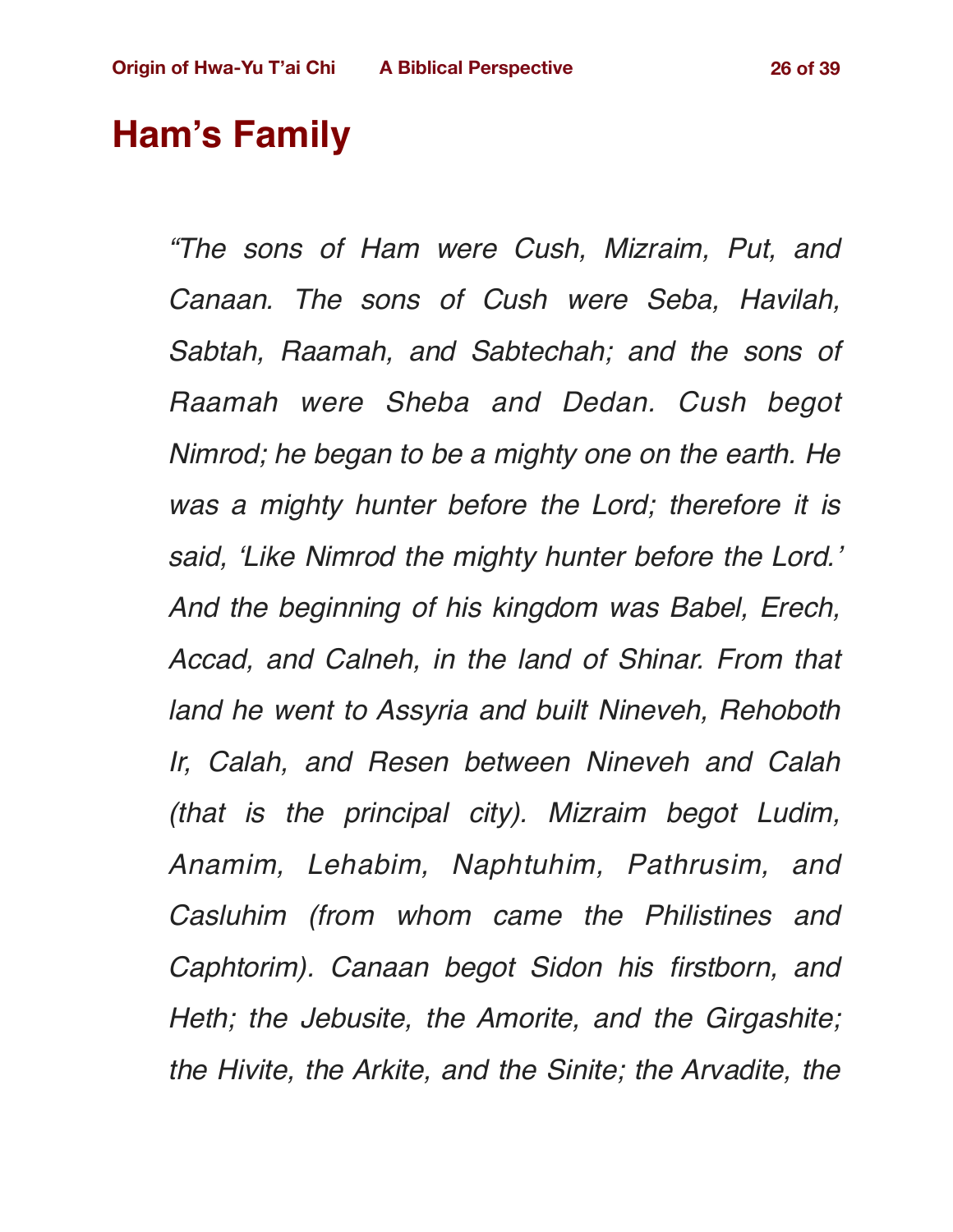*Zemarite, and the Hamathite. Afterward the families of the Canaanites were dispersed. And the border of the Canaanites was from Sidon as you go toward Gerar, as far as Gaza; then as you go toward Sodom, Gomorrah, Admah, and Zeboiim, as far as Lasha. These were the sons of Ham, according to their families, according to their languages, in their lands and in their nations." Genesis 10:6-20*

We are given even more details about the family of Ham. The list includes four sons and many grandsons and great-grandsons. We already know that Cush's son Nimrod established major cities throughout Mesopotamia. What about the other sons and their sons and grandsons?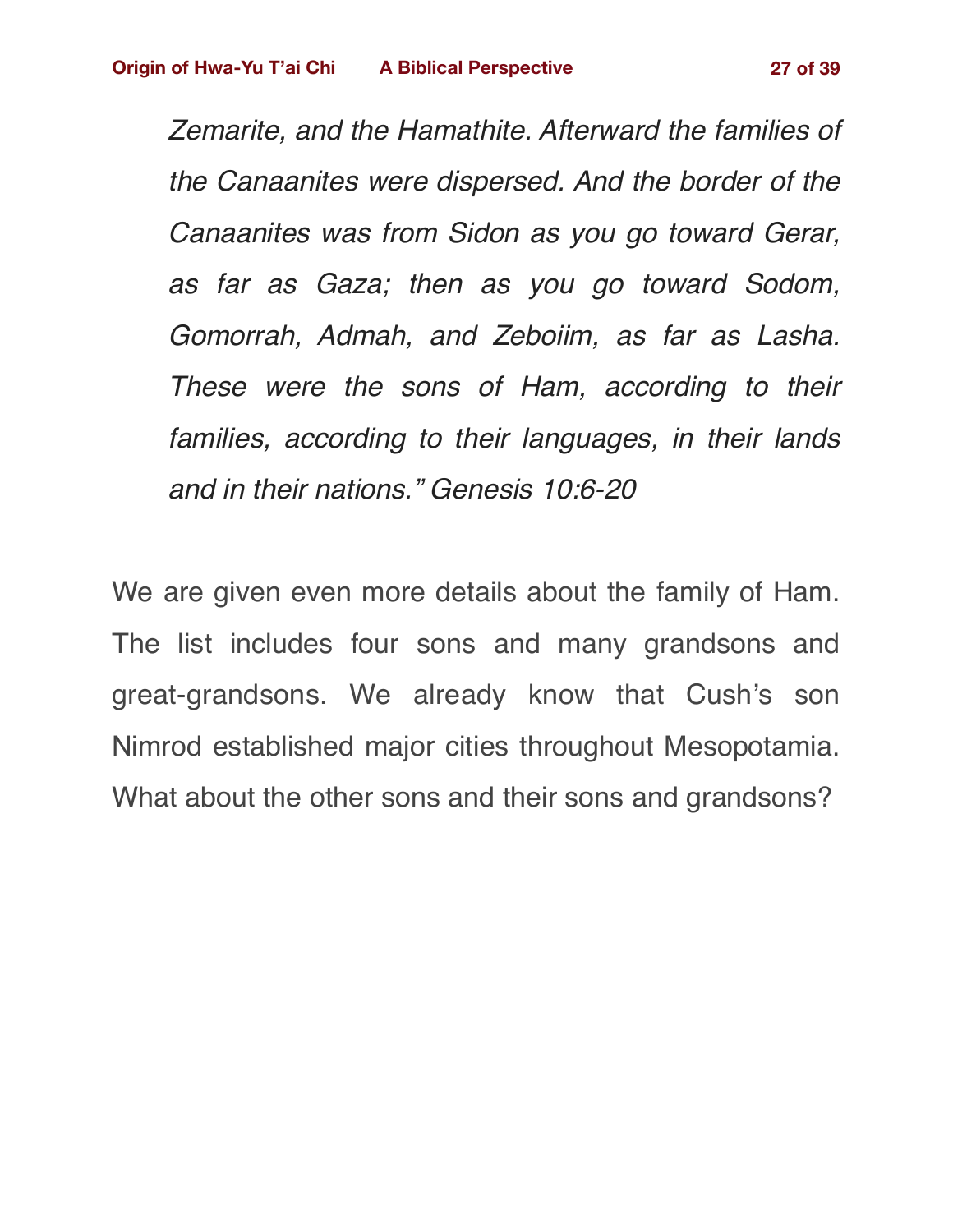Some historians believe that Ham's descendants traveled to areas of the Mediterranean, Africa, Indian Ocean and South Pacific. Some of the people groups mentioned are the Philistines, Caphtorim, Jebusites, Amorites, Girgashites, Hivites, Arkites, Sinites, Arvadites, Zemarites, Hamathites and Canaanites. The cities and areas mentioned include Babel, Erech, Accad, Calneh, Nineveh, Rehoboth Ir, Calah, Risen, Sidon, Gerar, Gaza, Sodom, Gomorrah, Admah, Zeboiim, and Lasha. That information contains many clues as we search for where Ham's family established new residences following the confusion of language.

Some of the areas are identified in what we know today as Africa, Arabia, Mesopotamia and Syria-Palestine. Does that mean Ham's family did not travel to East Asia?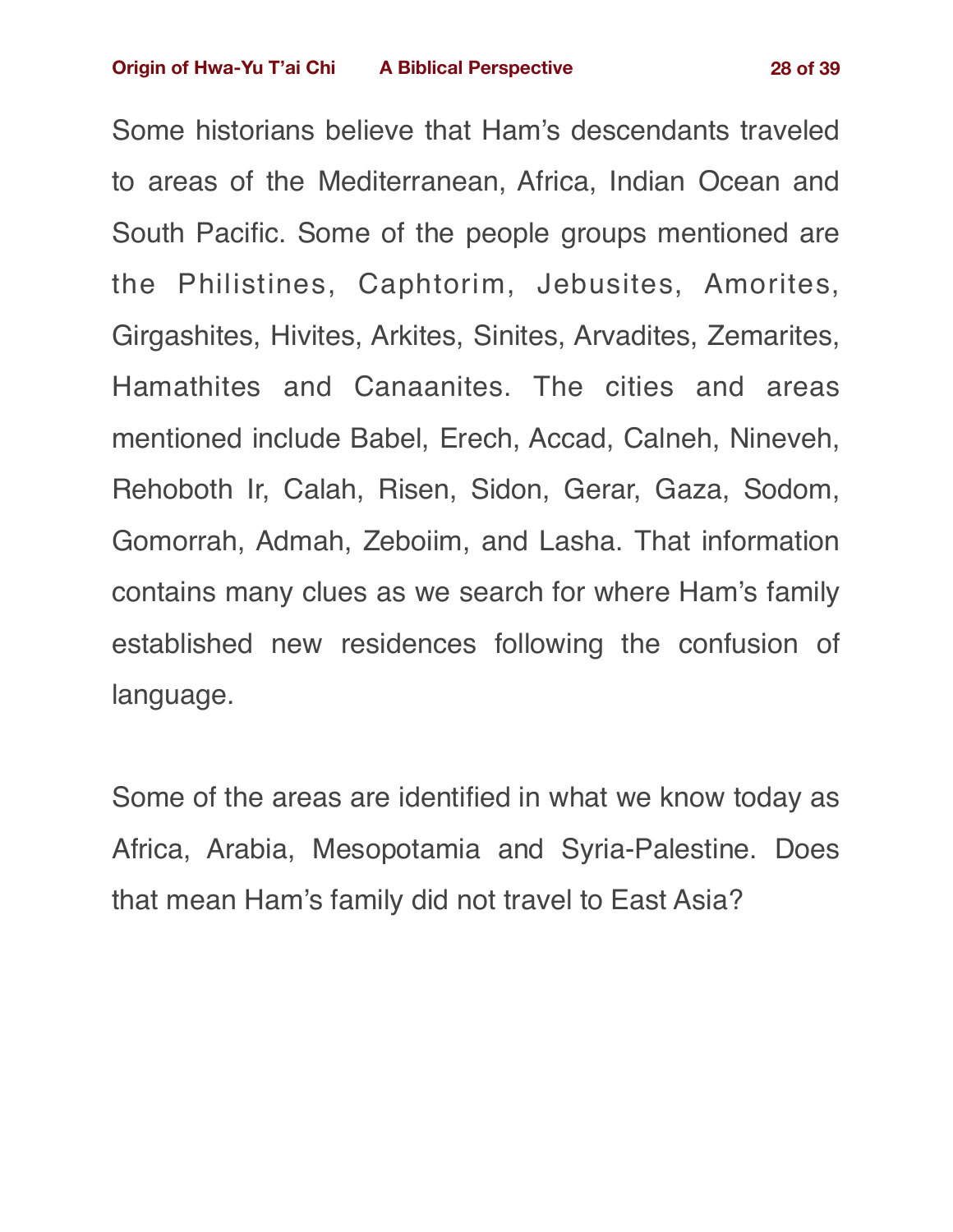One possibility for Ham's family connection to China comes through the Sinites. It appears from the Genesis 10 list that they came through Ham's son Canaan.

*"Canaan begot Sidon his firstborn, and Heth; the Jebusite, the Amorite, and the Girgashite; the Hivite, the Arkite, and the Sinite; the Arvadite, the Zemarite, and the Hamathite. "*

Isaiah wrote about a people who would come from "afar" — "Those from the north and the west, And these from the land of Sinim" (Isaiah 49:12). The Hebrew word is ים׃ִֽינִס *sînîm*, which is also translated into English as Syene, Syenites, China, Southern Egypt, and Aswan. The Orthodox Jewish Bible translates *sînîm* as *Eretz Sinim* [Sinites].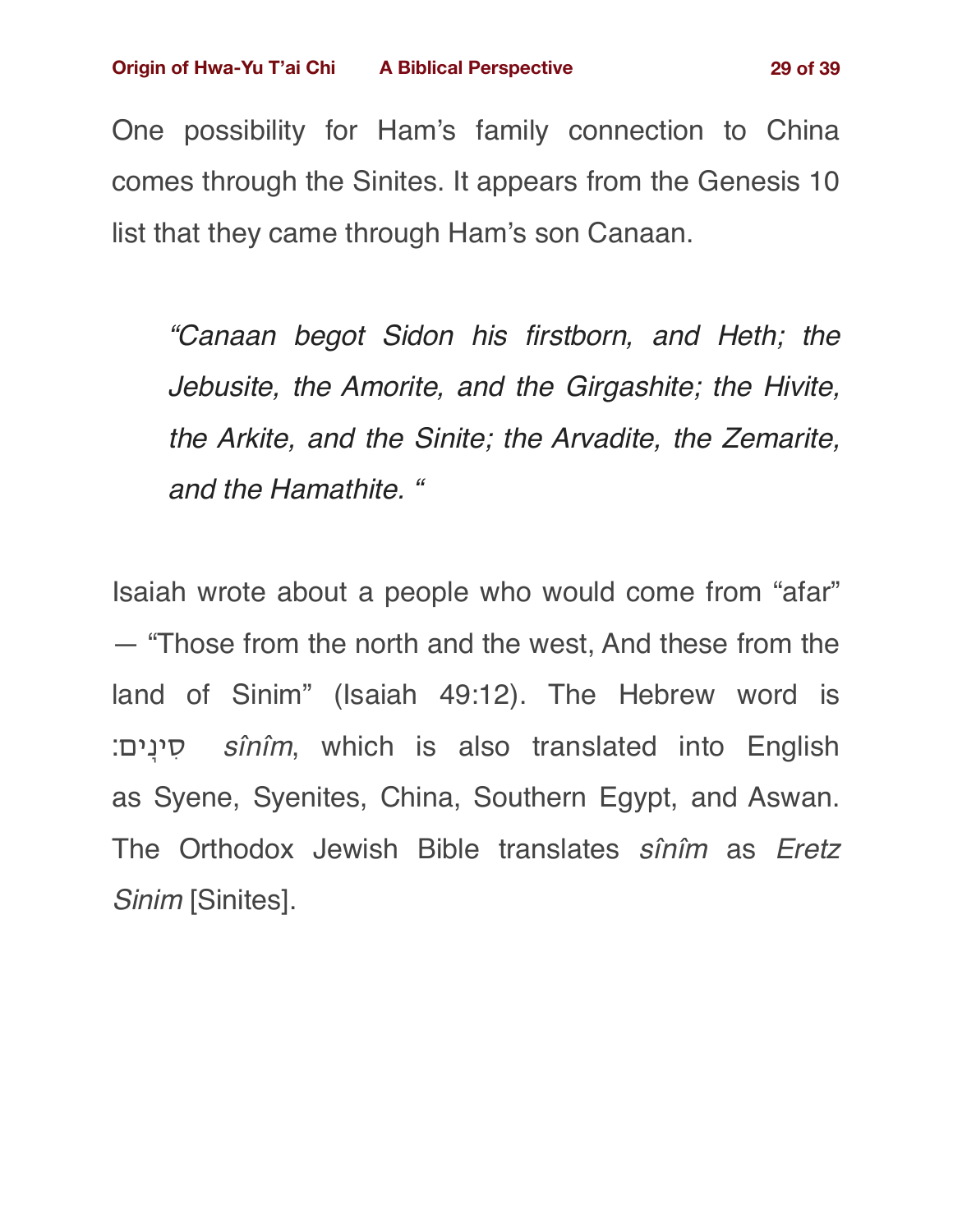Some historians also refer to Chinese tribes as Sinites. It's interesting that many Chinese believe Siang-fu (translated Father Sin) established one or more city-states in or near Shensi, China. Sinim is similar to Sinae which is a latinization of Qin. The Latin prefixes Sino and Sin are used to refer to China and the Chinese people (coming from the word Sinae). The Sinitic (Chinese) language is a branch of the Sino-Tibetan language family that has hundreds of dialects. You may have heard the following terms used for relations between China and other countries: Sino-Japanese, Sino-Tibetan, Sino-Indian, Sino-Vietnamese, Sino-US, Sino-American, and Sino-Soviet. The word "Sino" signifies China in each case.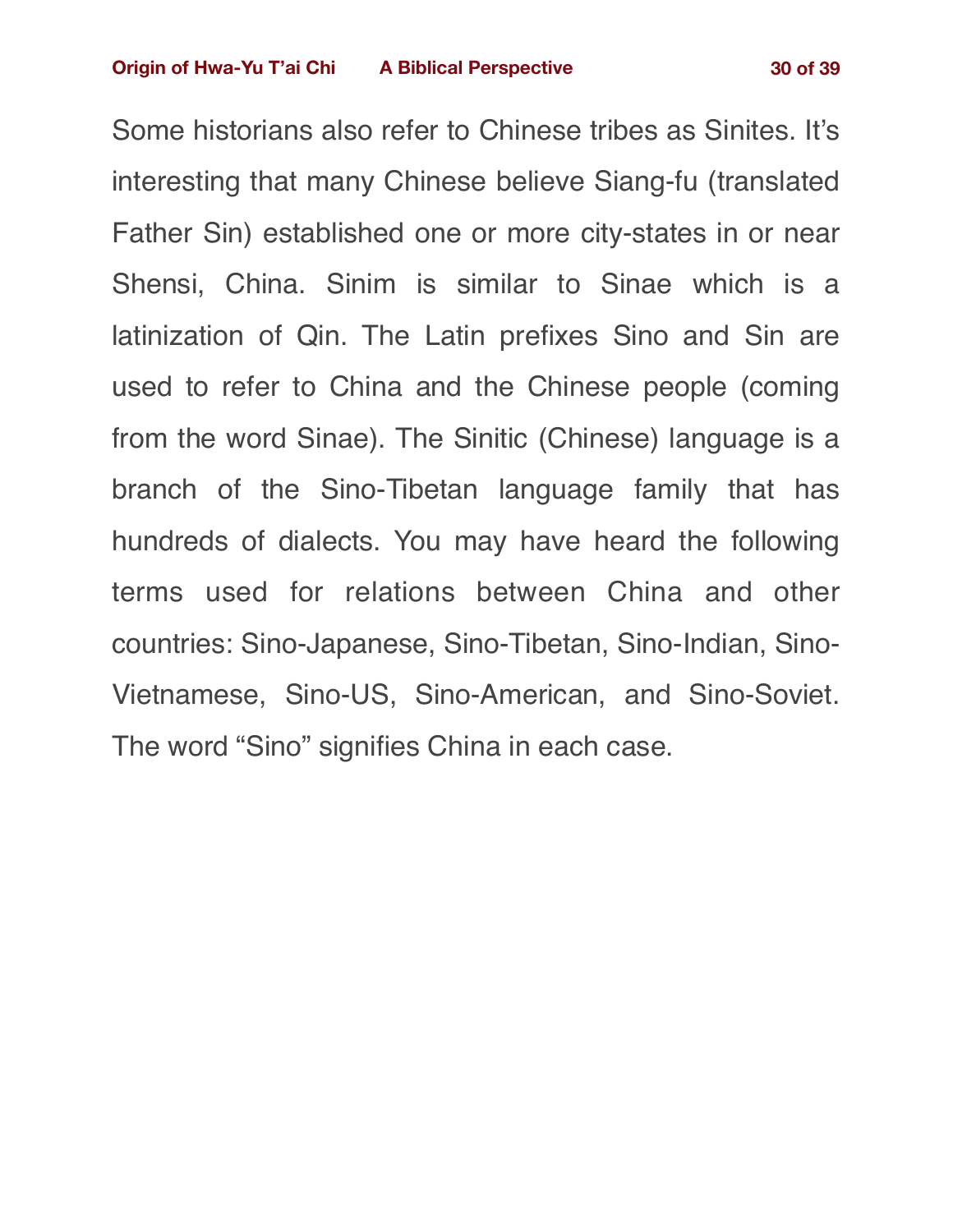### **Shem's Family**

We know from Genesis 11 that Abraham descended from the lineage of Noah's son Shem. Abraham (Abram) is listed as a member of the 10th generation in the lineage of Shem. Each of the ancestors mentioned in the lineage are there because they lead directly from Shem to Abraham. That is a direct-line history similar to others in the Bible. You may have done something like that in researching your own genealogy.

It's also important to note that each of the men listed in Shem's lineage are also said to have "begot sons and daughters." These men who lived to be hundreds of years old had more than one son. We are not told the names of their other children, but the Genesis 10 list tells about some of them.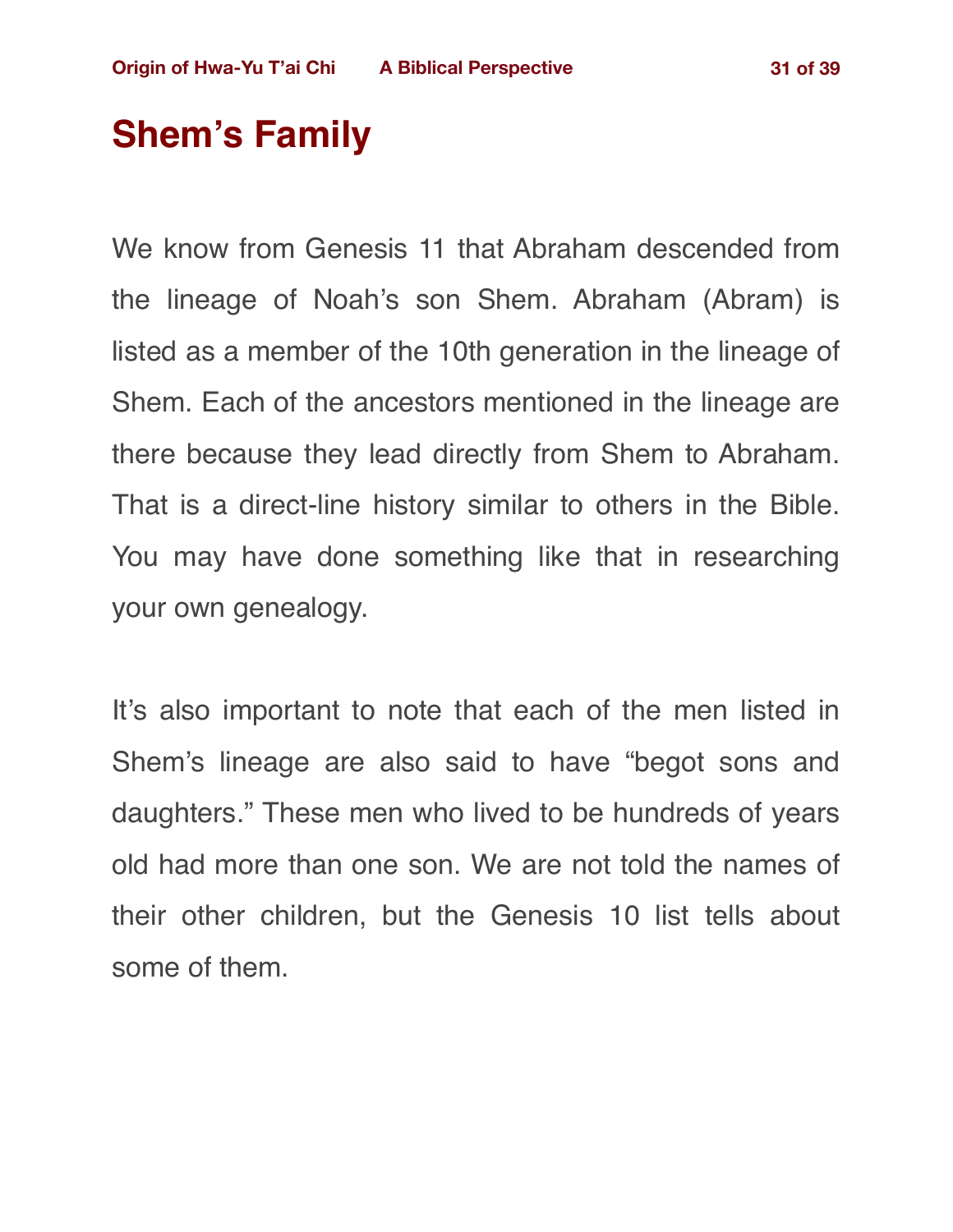*"And children were born also to Shem, the father of all the children of Eber, the brother of Japheth the elder. The sons of Shem were Elam, Asshur, Arphaxad, Lud, and Aram. The sons of Aram were Uz, Hul, Gether, and Mash. Arphaxad begot Salah, and Salah begot Eber. To Eber were born two sons: the name of one was Peleg, for in his days the earth was divided; and his brother's name was Joktan. Joktan begot Almodad, Sheleph, Hazarmaveth, Jerah, Hadoram, Uzal, Diklah, Obal, Abimael, Sheba, Ophir, Havilah, and Jobab. All these were the sons of Joktan. And their dwelling place was from Mesha as you go toward Sephar, the mountain of the east. These were the sons of Shem, according to their families, according to their languages, in their lands, according to their nations." Genesis 10:21-31*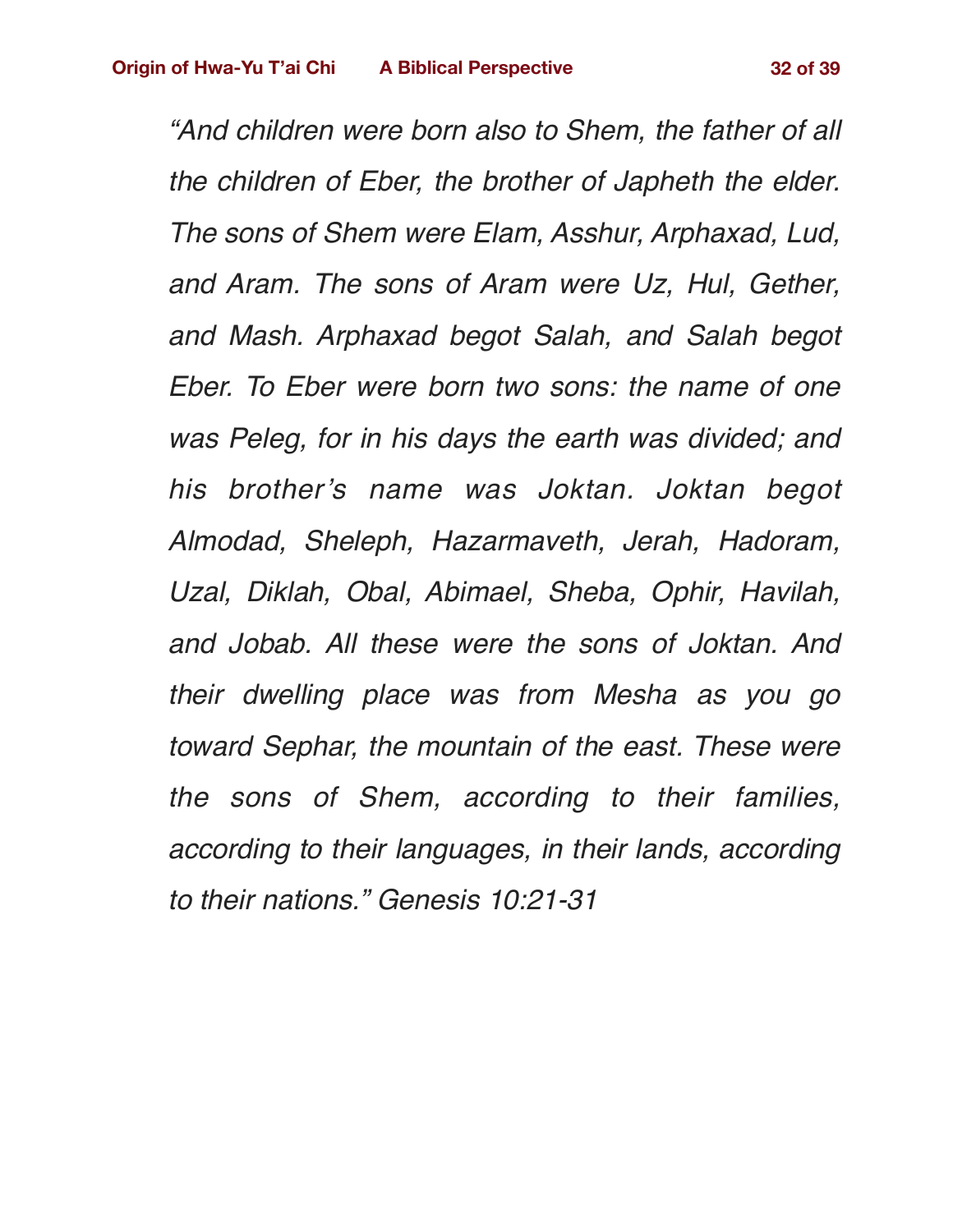Shem is identified as "the father of all the children of Eber." That this is the first statement about Shem in the Genesis 10 Table of Nations may be a clue that we should look carefully at Shem's great-grandson Eber. When we look at Eber we find two sons – Peleg and Joktan. The earth was divided in the days of Peleg, which means it would have also been divided in the days of Joktan. The importance of Peleg is that he is in the direct lineage of Abraham according to Genesis 11. We are told that Peleg "begot sons and daughters," but we aren't given their names.

So, what about Joktan? Anything special about him? Genesis 10 records that Joktan had 13 sons.

*"Joktan begot Almodad, Sheleph, Hazarmaveth, Jerah, Hadoram, Uzal, Diklah, Obal, Abimael, Sheba, Ophir, Havilah, and Jobab. All these were the sons of Joktan. And their dwelling place was from Mesha as you go toward Sephar, the mountain of the east."*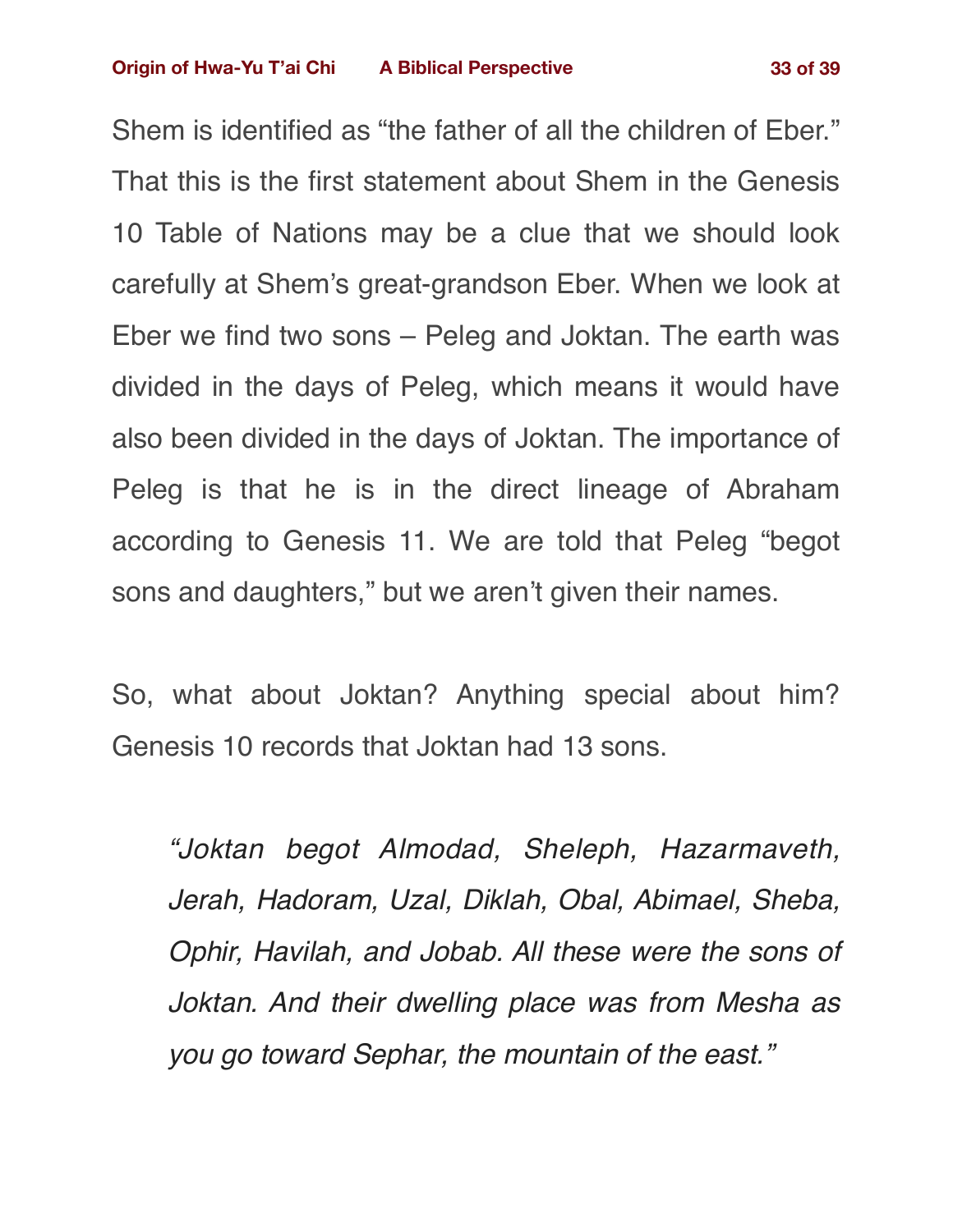An interesting note is that their dwelling place was from Mesha "as you go toward Sephar, the mountain of the east." Some historians believe Mesha was located in Arabia. The names of many of Joktan's sons have been traced to cities in the area of Mesopotamia. Others believe Mesha may be Mashad located in northeast Iran. Sephar may have been Mount Sabber in Arabia or a large mountain east of Iran. There are many large mountains between Iran and China. Much of western China is a mountainous region that includes Mt. Everest in the Himalayas.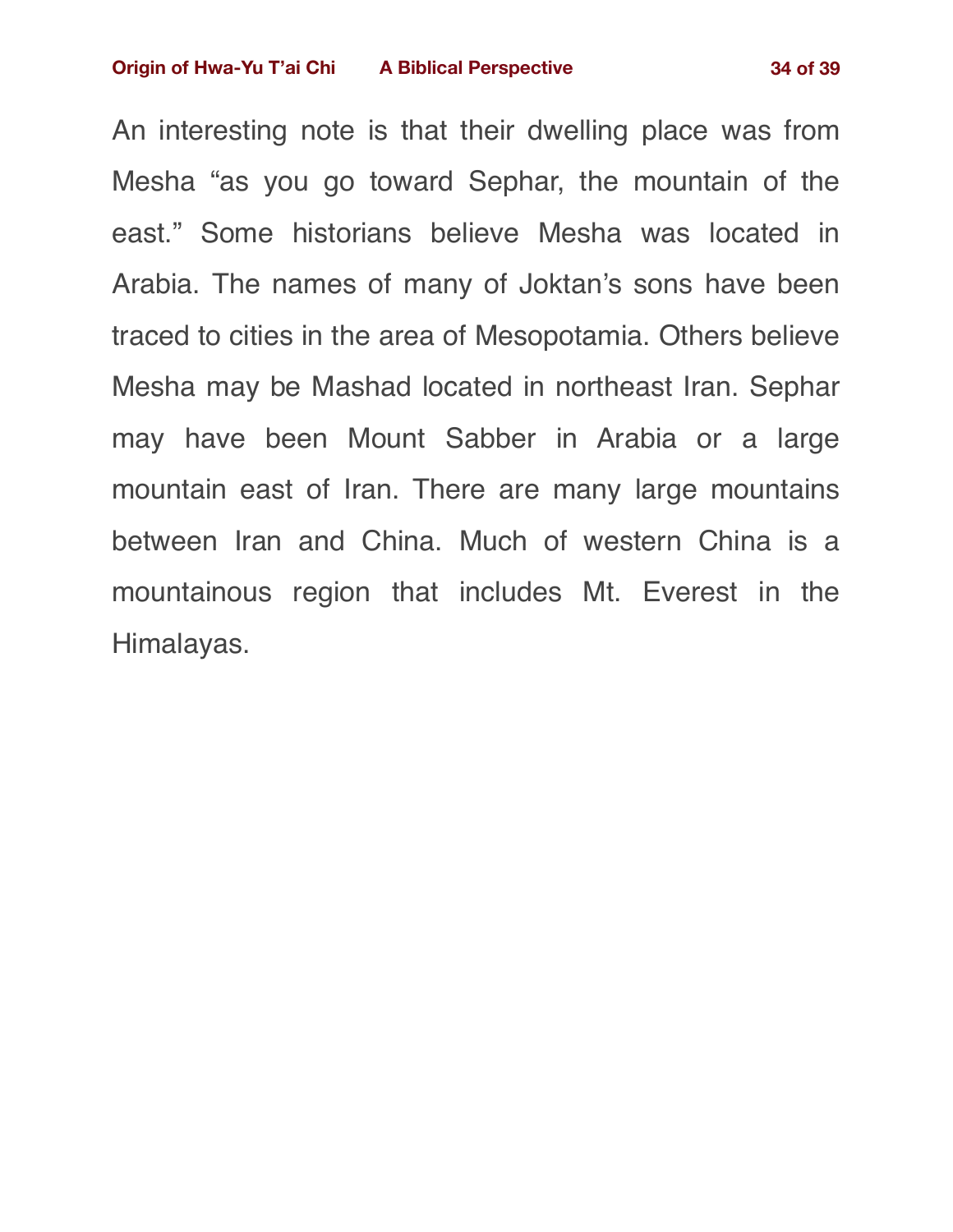#### **Conclusion**

It's difficult to know with certainty which of Noah's descendants settled in China, but the way families moved away from each other after the Tower of Babel could have eventually pushed any of them there. The fact that China has at least eight different language groups along with hundreds of dialects and variations could mean that some of the descendants of Japheth, Ham and Shem may have made their homes in what is now China.

We know from history that many of the ancient people who descended from Noah were warriors. A common language kept them together, which is why God confused the language. That caused the families to scatter from each other, which goes to the perceived need for self defense. We know from the history of Nimrod that he was a "mighty" hunter" and established many large and powerful citystates. Establishing powerful cities with military force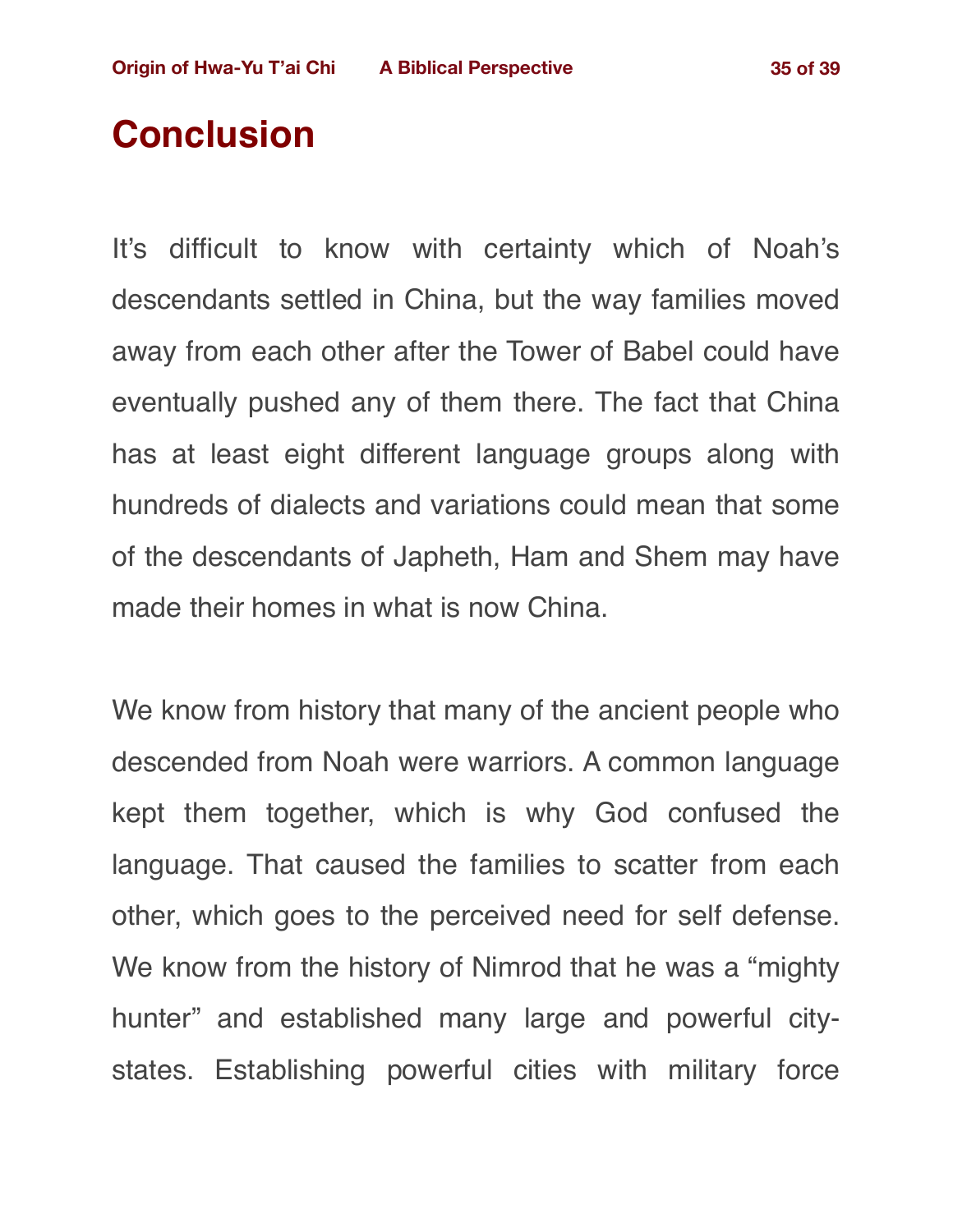would mean that other people groups would have also used military force to both defend themselves as well as establish their own places in the new world through offensive means.

Martial (military) arts developed early in the years following the confusion of language and we can trace some the oldest ones, like the Chinese Martial Arts, to a time when Noah's descendants established their foothold in what would become China. Was the legendary Yellow Emperor one of those descendants? Maybe.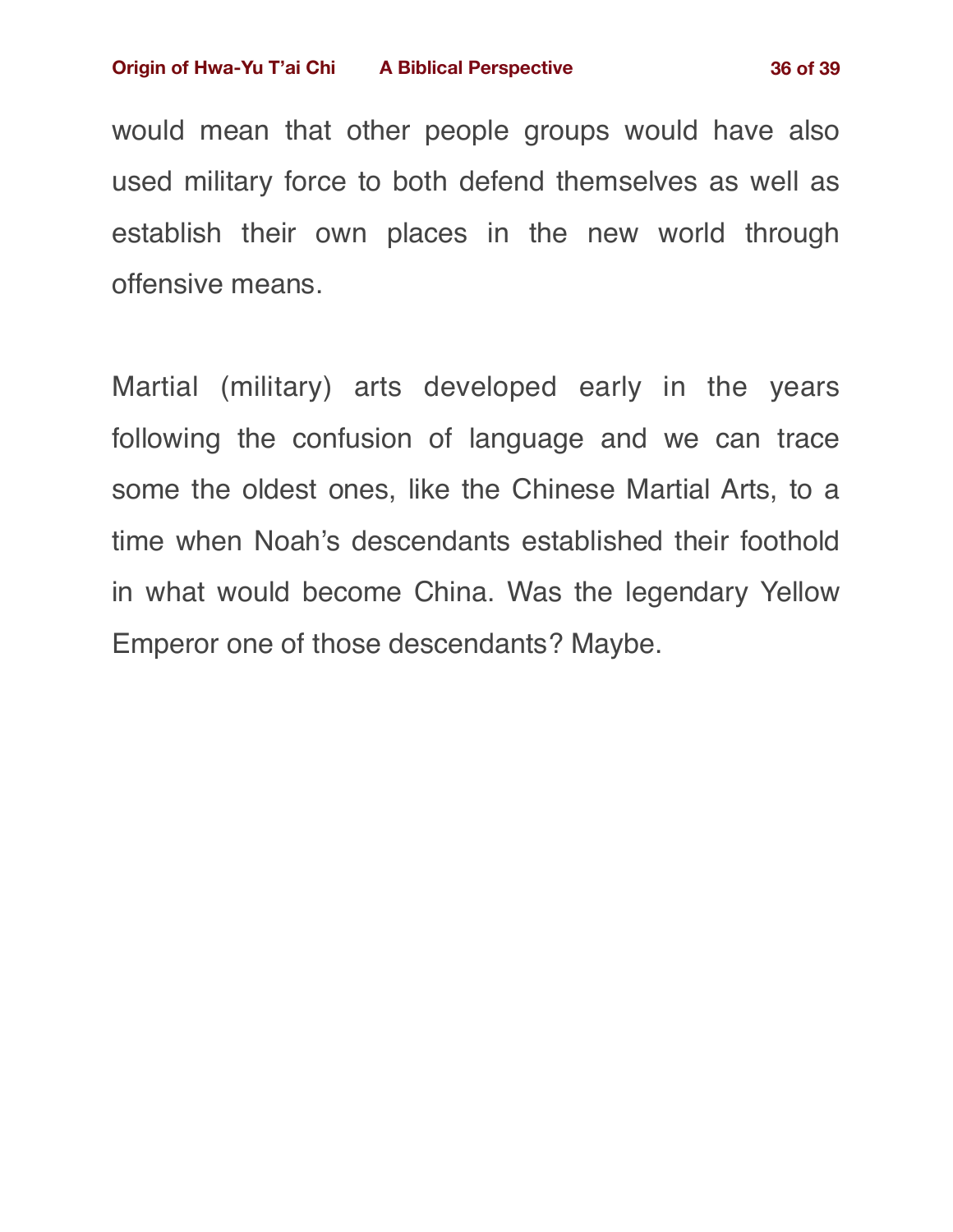

Public Domain – 1854 map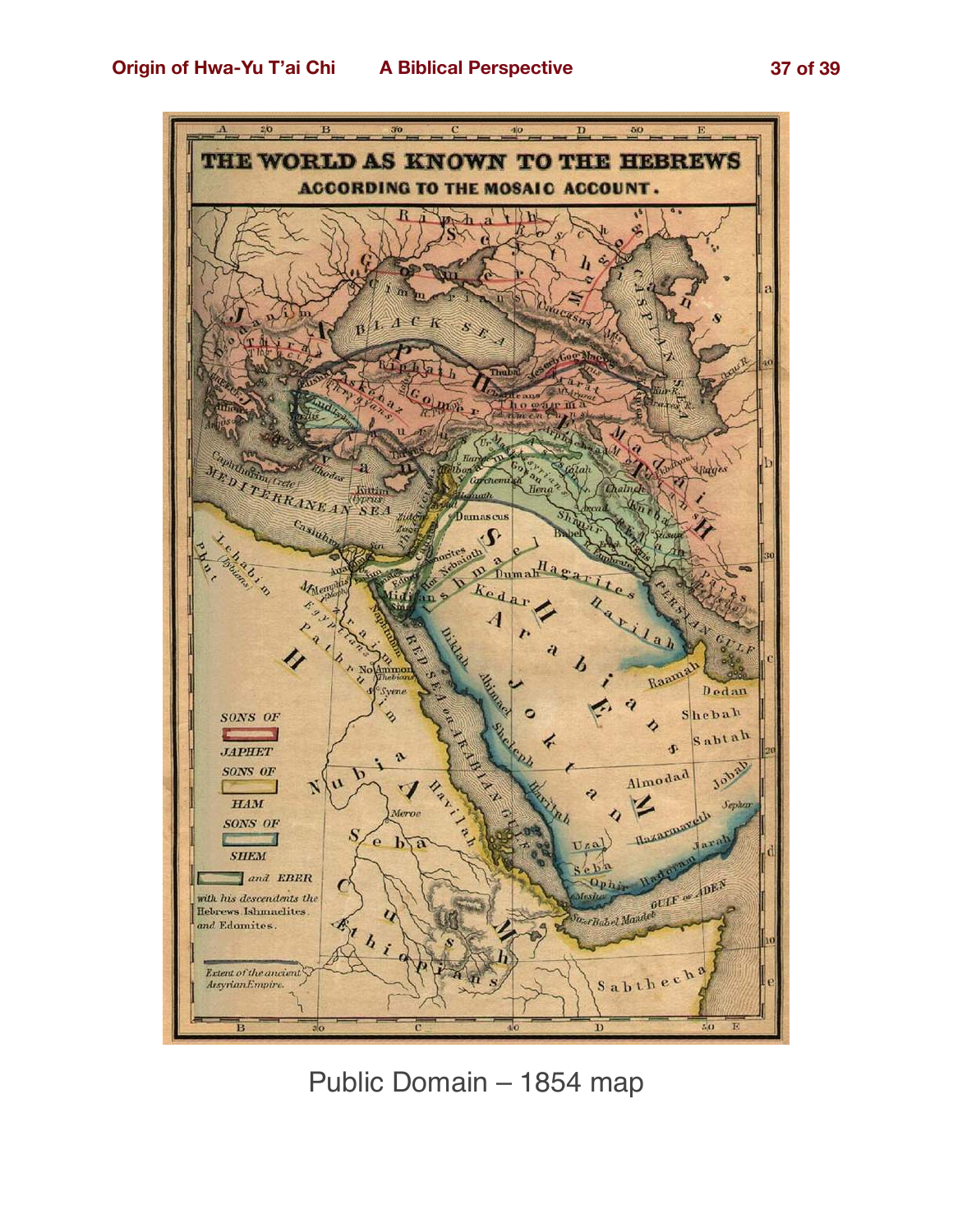#### **Early Chinese Martial Arts**

Many martial arts preceded Hwa Yu T'ai Chi (10th century AD), including Shaolin Kung Fu (from early 6th century AD), Xiang Bo, Jiao Di, Jiǎo Lì, and Shou Bo. Some of them are mentioned in ancient Chinese writings including the *Spring and Autumn Annals* (5th century BC), *Classic of Rites* (5th century BC), *Han History Bibliographies* (2nd century BC), and *Records of the Grand Historian* (1st century BC). The concept of "hard" and "soft" techniques are mentioned in the *Spring and Autumn Annals*.

The history of Chinese Martial Arts demonstrates an early understanding of military and self-defense techniques that would become the foundation for the arts taught today around the world.